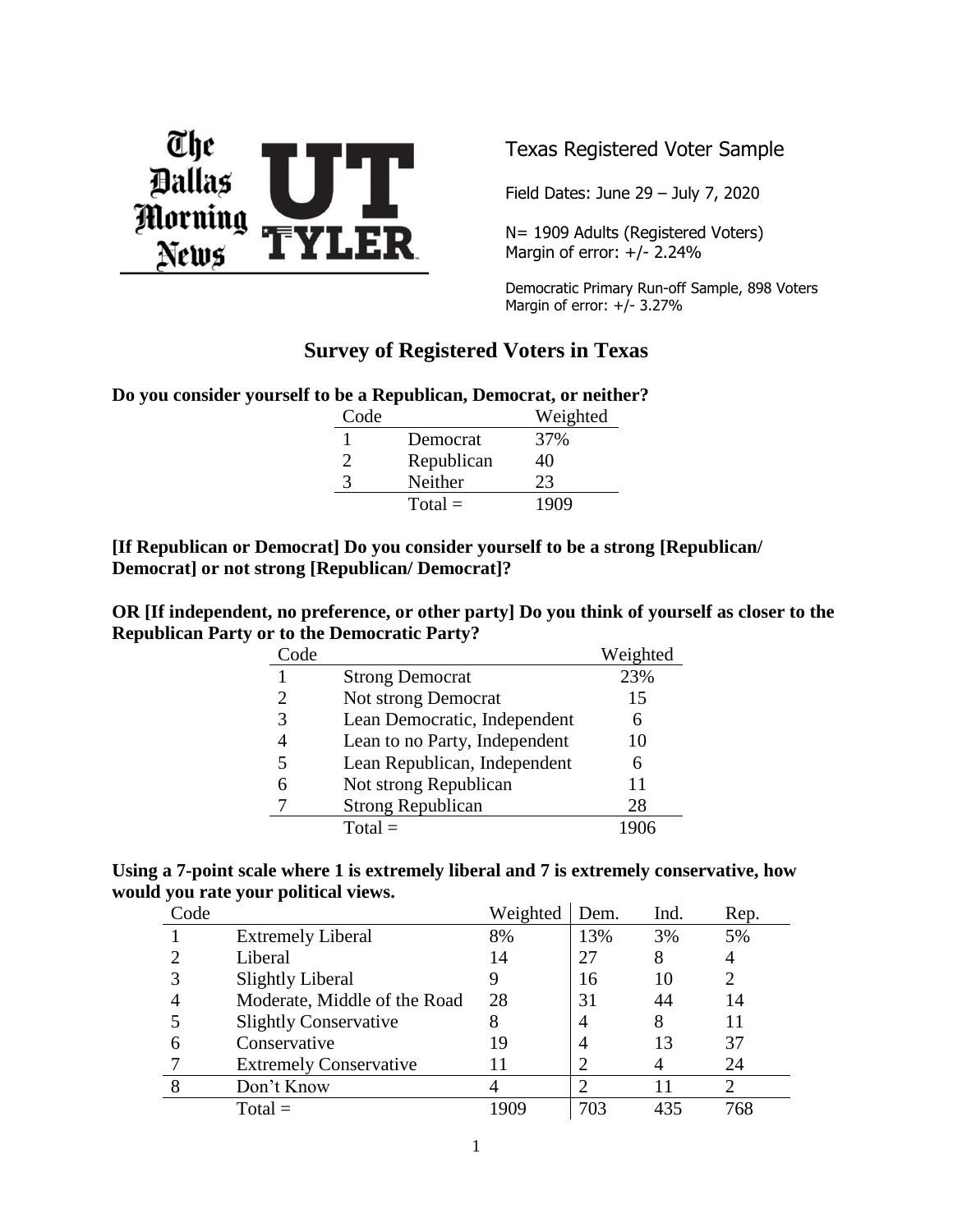| Code |                            | Weighted | Dem. | Ind. | Rep. |
|------|----------------------------|----------|------|------|------|
|      | <b>Strongly Approve</b>    | 25%      | 29%  | 16%  | 26%  |
| っ    | Approve                    | 37       | 32   | 35   | 44   |
| 3    | Neither                    | 15       | 15   | 23   | 10   |
| 4    | Disapprove                 | 13       | 13   | 14   | 13   |
| 5    | <b>Strongly Disapprove</b> | 10       | 11   | 12   |      |
|      | $Total =$                  | 1894     | 699  | 430  | 765  |

**In general, do you approve or disapprove of the way your local leaders (Mayor and County Judge) are handling the coronavirus outbreak?**

| In general, do you approve or disapprove of the way Governor Greg Abbott is handing his |  |  |
|-----------------------------------------------------------------------------------------|--|--|
| job as Governor?                                                                        |  |  |

| Code |                            | Weighted | Dem. | Ind. | Rep. |
|------|----------------------------|----------|------|------|------|
|      | <b>Strongly Approve</b>    | 27%      | 12%  | 15%  | 47%  |
|      | Approve                    |          | 19   | 25   | 35   |
| 2    | Neither                    |          | 18   | 24   |      |
| 4    | Disapprove                 | 14       | 21   | 15   |      |
| 5    | <b>Strongly Disapprove</b> |          | 30   | 20   |      |
|      | $Total =$                  | 894      | 699  | 430  | 765  |

# **In general, do you approve or disapprove of the way Governor Greg Abbott is handing the coronavirus?**

| Code |                            | Weighted | Dem. | Ind. | Rep. |
|------|----------------------------|----------|------|------|------|
|      | <b>Strongly Approve</b>    | 21%      | 13%  | 13%  | 33%  |
|      | Approve                    | 27       | 16   | 26   | 39   |
|      | Neither                    | 12       | 11   |      | 11   |
|      | Disapprove                 | 18       | 24   | 20   | 11   |
|      | <b>Strongly Disapprove</b> | 22       | 37   | 25   |      |
|      | $Total =$                  | 1894     | 699  | 430  | 765  |

**In general, do you approve or disapprove of the way Lt. Governor Dan Patrick is handling his job as Lieutenant Governor?**

| Code |                            | Weighted | Dem. | Ind. | Rep. |
|------|----------------------------|----------|------|------|------|
|      | <b>Strongly Approve</b>    | 17%      | 4%   | 11%  | 32%  |
|      | Approve                    | 20       | 10   | 14   | 34   |
|      | Neither                    | 26       | 28   | 34   | 21   |
|      | Disapprove                 |          | 12   |      |      |
|      | <b>Strongly Disapprove</b> | 28       | 46   | 33   |      |
|      | $Total =$                  | 1894     | 699  | 430  | 765  |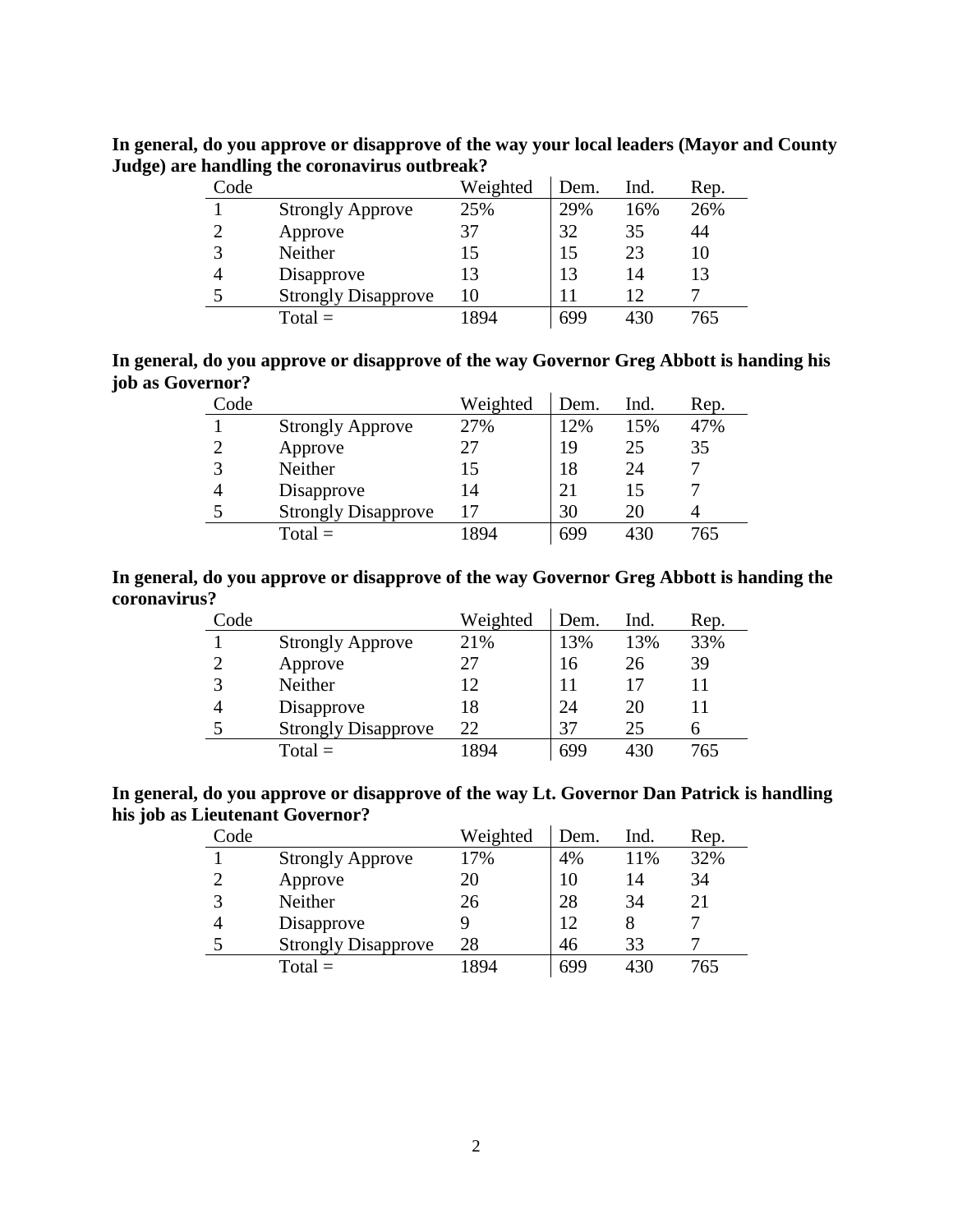| Code |                            | Weighted | Dem. | Ind. | Rep. |
|------|----------------------------|----------|------|------|------|
|      | <b>Strongly Approve</b>    | 26%      | 4%   | 14%  | 53%  |
| ာ    | Approve                    | 16       | 6    | 12   | 27   |
| 3    | Neither                    |          |      | 15   |      |
| 4    | Disapprove                 | δ        | 10   |      |      |
|      | <b>Strongly Disapprove</b> | 42       | 74   | 49   |      |
|      | $Total =$                  | 894      | 699  | 430  | 765  |

**In general, do you approve or disapprove of the way President Donald Trump is handling his job as President?**

**In general, do you approve or disapprove of the way President Donald Trump is handling the coronavirus?**

| Code           |                            | Weighted | Dem. | Ind. | Rep. |
|----------------|----------------------------|----------|------|------|------|
|                | <b>Strongly Approve</b>    | 22%      | 5%   | 18%  | 44%  |
| $\overline{2}$ | Approve                    | 16       |      | 18   | 30   |
| 3              | Neither                    | 10       | h    | 14   |      |
|                | Disapprove                 |          |      | 10   |      |
|                | <b>Strongly Disapprove</b> | 44       | 75   |      |      |
|                | $Total =$                  | 1894     | 699  | 430  | 765  |

### **In the 2020 March primary, did you vote in the Democratic primary, Republican primary, or not at all?**

| Code |                    | Weighted     |
|------|--------------------|--------------|
|      | Democratic primary | 40%          |
| 2    | Republican primary | 35           |
| 9    | Did not vote       | $25^{\circ}$ |
|      | $Total =$          | 1893         |

### **[If Voted in Primary] How likely are you to vote in the 2020 July party primary elections?**

| Code |                            | Weighted | Dem. | Ind. | Rep. |
|------|----------------------------|----------|------|------|------|
|      | Extremely likely           | 65%      | 66%  | 59%  | 65%  |
|      | Somewhat likely            | 20       | 19   | 20   |      |
|      | Neither Likely or Unlikely |          |      | 14   |      |
|      | Unlikely                   |          |      |      |      |
|      | Extremely unlikely         |          |      |      |      |
|      | $Total =$                  |          | 606  |      |      |

# **[If Yes to voting in Primary] How comfortable would you feel voting early-in-person or at a precinct if the coronavirus is a threat during the run-off election?**

| Code |                         | Weighted | Dem. | Ind. | Rep. |
|------|-------------------------|----------|------|------|------|
|      | Extremely comfortable   | 41%      | 31%  | 36%  | 54%  |
|      | Somewhat comfortable    | 29       | 27   | 31   | 30   |
|      | <b>Neither</b>          |          | 14   | 14   |      |
|      | Somewhat uncomfortable  |          | 17   |      |      |
|      | Extremely uncomfortable |          |      |      |      |
|      | $Total =$               |          | 606  |      |      |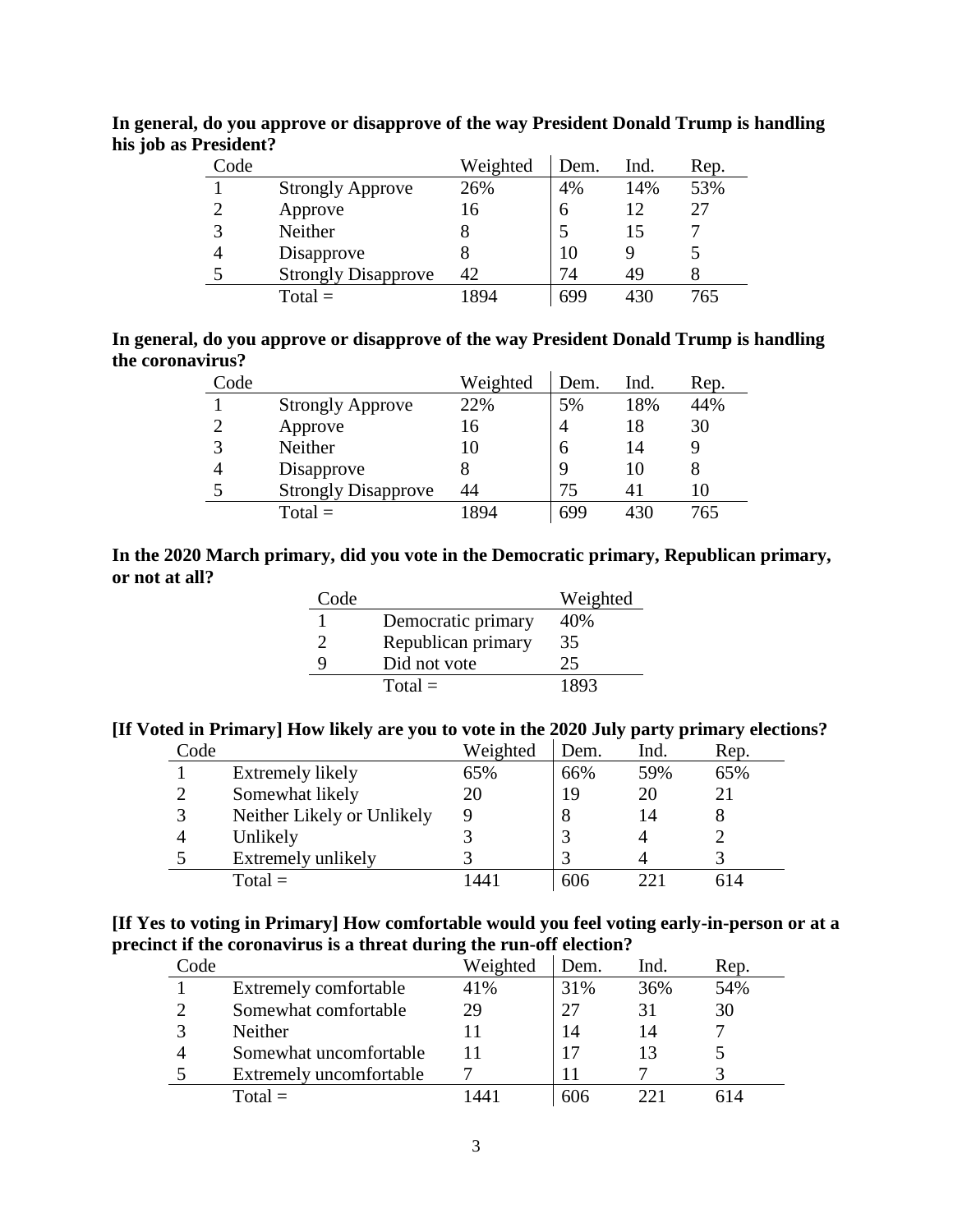| Code |                              | Weighted | Dem. | Ind. | Rep. |
|------|------------------------------|----------|------|------|------|
|      | Vote in-person, Election Day | 26%      | 27%  | 21%  | 29%  |
|      | Vote in-person, Early        | 43       | 43   | 34   | 47   |
|      | Request an absentee ballot   | 14       | 16   | 14   |      |
|      | Don't know                   |          | 14   |      |      |
|      | $Total =$                    | 1887     | 619  |      | 763  |

**How are you planning to vote in the run-off election?**

**[If Yes to voting in the Democratic Primary or Democrat or Lean Democrat In the runoff elections for the Democratic primary for the United States Senate, who would you vote for?**

| Code |            | Weighted | Voted in African |          | Hispanic Women |     | <b>Bachelors</b> |
|------|------------|----------|------------------|----------|----------------|-----|------------------|
|      |            |          | Primary          | American |                |     | and Above        |
|      | M.J. Hegar | 32%      | 33%              | 21%      | 24%            | 27% | 33%              |
|      | Royce West | 20       | 23               | 30       | 21             |     | 24               |
|      | Other      | 10       |                  | 12       | 13             |     |                  |
|      | Undecided  | 37       | 33               | 37       | 41             | 43  | 34               |
|      | $Total =$  | 898      | 748              | 204      | 247            | 568 | 600              |

#### **If the general election for U.S. Senate were held today, for whom would you vote?**

| Code |             | Weighted | Dem. | Ind. | Rep. |
|------|-------------|----------|------|------|------|
|      | John Cornyn | 37%      | 13%  | 25%  | 66%  |
| っ    | M.J. Hegar  | 26       | 47   | 24   |      |
| 3    | Other       | Ο        |      |      |      |
| 4    | Undecided   | 31       | 33   |      | 24   |
|      | $Total =$   | 1881     | 699  | 125  | 763  |

#### **If the general election for U.S. Senate were held today, for whom would you vote?**

| Code |             | Weighted | Dem. | Ind. | Rep. |
|------|-------------|----------|------|------|------|
|      | John Cornyn | 37%      | 12%  | 28%  | 67%  |
|      | Royce West  | 25       | 48   | 20   |      |
| 3    | Other       |          | 6    |      |      |
|      | Undecided   | 32       | 34   | 43   | 24   |
|      | $Total =$   | 887      | 699  | 425  | 763  |

# **If the general election were today, would you vote for the Democratic or Republican candidate for the Texas State House?**

| Code |            | July | In April | In February |
|------|------------|------|----------|-------------|
|      | Democratic | 52   | 51%      | 51%         |
| ⌒    | Republican | 48   | 49       | 49          |
|      | $Total =$  | 1878 | 1149     | '200        |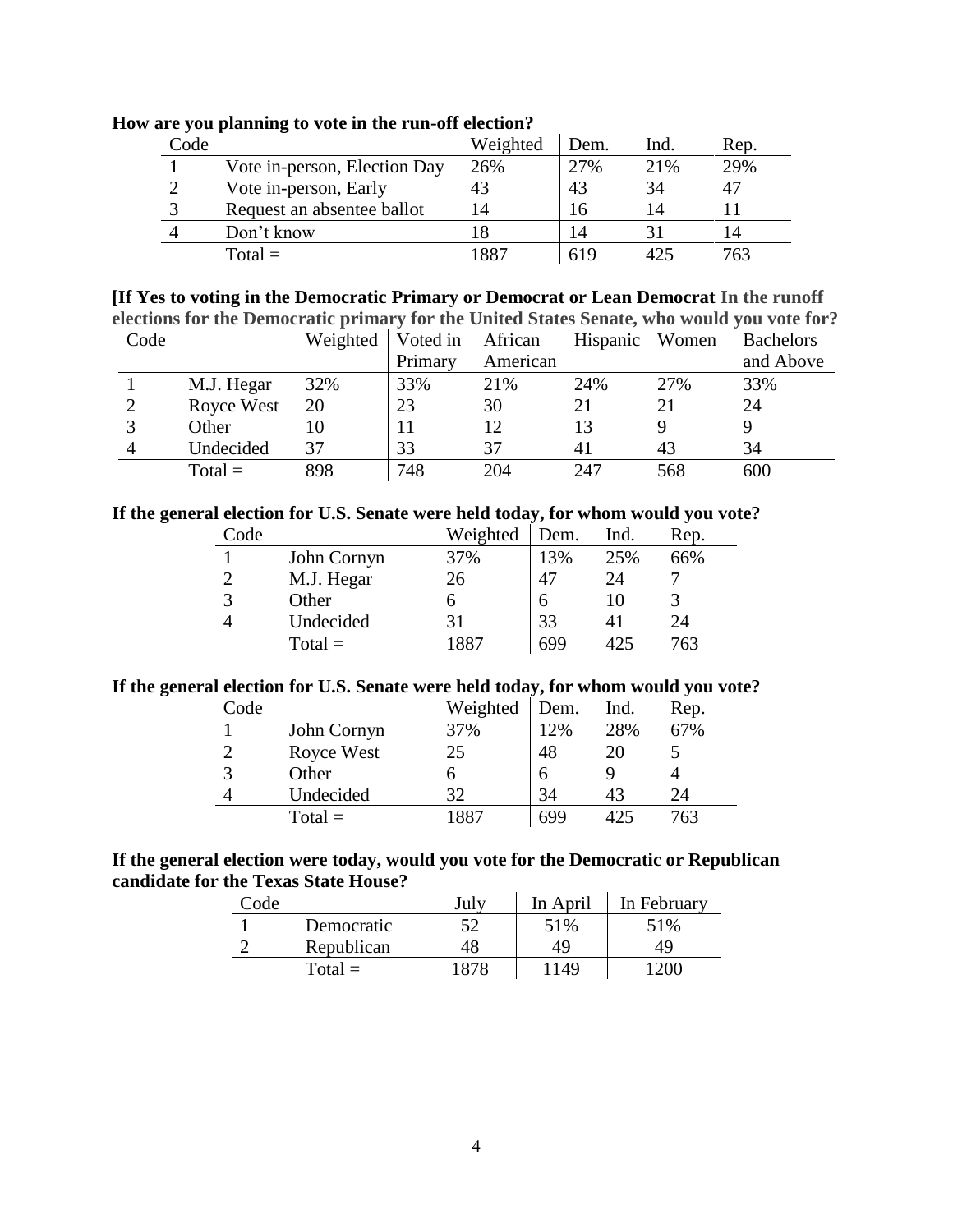| Code |              | Weighted | Dem. | Ind. | Rep. |
|------|--------------|----------|------|------|------|
|      | Donald Trump | 41%      | 4%   | 25%  | 84%  |
|      | Joe Biden    | 46       | 87   |      |      |
|      | Other        |          |      |      |      |
|      | Undecided    | Q        | h    | 20   |      |
|      | $Total =$    | 1887     | 699  | 425  | 763  |

**If the general election for president were held today, for whom would you vote?**

**Has the federal government's response to coronavirus and the protests caused you to reconsider who you will vote for to be President in November?**

| Code        |              | Weighted | Dem. | Ind. | Rep. |
|-------------|--------------|----------|------|------|------|
| $\mathbf 3$ | A great deal | 20%      | 25%  | 18%  | 15%  |
|             | Fair amount  | 16       | 18   | 19   | 12   |
|             | Not too much | 16       | 15   | 16   | 17   |
|             | Not at all   | 44       | 39   | 39   | 53   |
|             | Don't know   |          |      |      |      |
|             | $Total =$    | 1881     | 699  | 425  | 763  |

**Has the federal government's response to coronavirus and the protests caused you to reconsider who you will vote for in the Senate Race in November?**

| Code |              | Weighted | Dem. | Ind.           | Rep. |
|------|--------------|----------|------|----------------|------|
| 2    | A great deal | 18%      | 22%  | 18%            | 13%  |
|      | Fair amount  | 16       | 20   | $\overline{1}$ | 13   |
|      | Not too much | 18       |      | 19             | 18   |
|      | Not at all   | 43       | 36   | 39             | 52   |
|      | Don't know   |          |      |                |      |
|      | $Total =$    | 887      | 699  | 425            | 763  |

# **What is your main source of news?**

| Code |                                              | Weighted | Dem. | Ind. | Rep. |
|------|----------------------------------------------|----------|------|------|------|
|      | National broadcast (ABC, CBS, NBC, PBS)      | 25%      | 29%  | 20%  | 22%  |
|      | Cable News (CNN, Fox News, MSNBC)            | 28       | 29   | 18   | 32   |
|      | Local television news                        | 20       | 21   | 18   | 20   |
| 4    | National newspapers (New York Times,         | 4        | 5    |      | 3    |
|      | Washington Post, etc.)                       |          |      |      |      |
|      | Local newspapers (Austin American-Statesman, | 3        |      |      | 4    |
|      | Dallas Morning News, etc.)                   |          |      |      |      |
| 6    | Radio or Radio Broadcasts (NPR, Talk Radio)  | 3        |      | 6    | 4    |
|      | Social media                                 | 11       | 11   | 17   | 9    |
| 9    | Spanish News (Telemundo, Univision, etc.)    |          | 2    | 2    |      |
| 8    | Other                                        |          |      | 9    | 5    |
|      | $Total =$                                    | 1883     | 698  | 424  | 761  |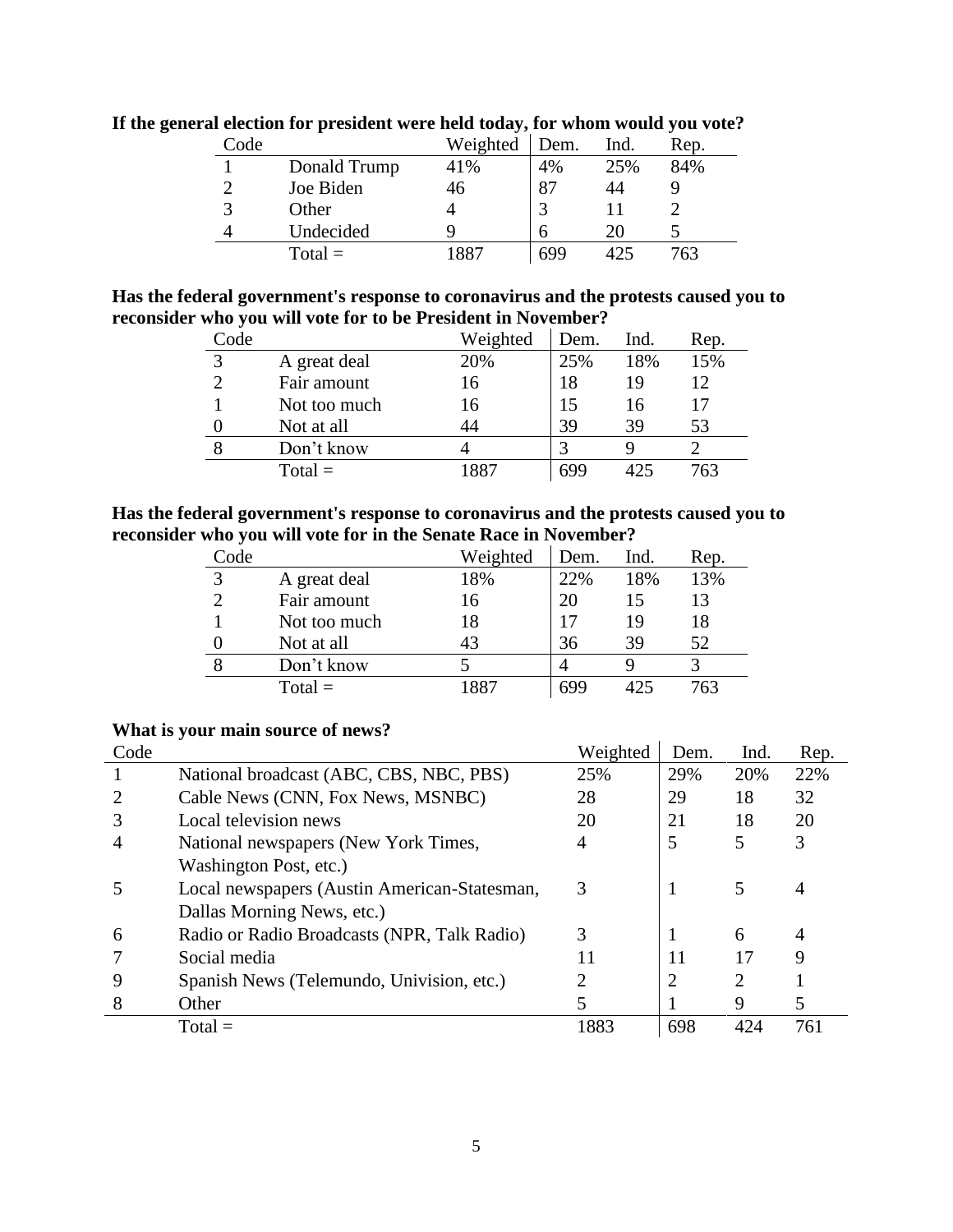| Code |                         | Weighted | $18-24$ yrs | $25-34$ yrs | 35-44 yrs | $45 - 64$ yrs | 65 yrs, plus |
|------|-------------------------|----------|-------------|-------------|-----------|---------------|--------------|
|      | CNN                     | 35%      | 63%         | 47%         | 45%       | 33%           | 22%          |
|      | <b>Fox News Channel</b> | 49       | 23          | 37          | 41        | 50            | 62           |
|      | <b>MSNBC</b>            |          | 14          | 12          |           |               | 14           |
| 4    | Other cable news        |          |             |             |           |               |              |
|      | network                 |          |             |             |           |               |              |
|      | $Total =$               | 519      | 28          |             | 60        |               | 191          |

# **Which cable news network do you watch most?**

# **Which social media platform do you primarily get your news from?**

| Code |           | Weighted | $18-24$ yrs | $25-34$ yrs | $35-44$ yrs | $45-64$ yrs | 65 yrs, plus |
|------|-----------|----------|-------------|-------------|-------------|-------------|--------------|
|      | Facebook  | 43%      | 16%         | 48%         | 62%         | 60%         | 67%          |
|      | Instagram | 12       | 28          | 11          |             |             |              |
|      | LinkedIn  | 0        | $\Omega$    |             |             |             |              |
|      | Reddit    | 4        | 6           |             | 6           |             |              |
|      | Snapchat  | 4        |             | 10          | 0           |             |              |
| 6    | Tumblr    |          | $\theta$    |             |             |             |              |
|      | Twitter   | 15       | 23          | 16          | 9           | 12          |              |
| 8    | YouTube   | 13       | 13          | 8           | 14          | 20          |              |
|      | WhatsApp  |          | $\theta$    |             |             |             |              |
| 10   | Other     | 6        | 8           |             | 6           |             | 28           |
|      | $Total =$ | 183      | 63          | 31          | 43          | 33          | 13           |

# **On social networking cites, do you follow any newspapers, news organizations, or news channels (For example: ABC News, Dallas Morning News)?**

| Code              |           | Weighted |
|-------------------|-----------|----------|
|                   | Yes       | 39%      |
| $\mathbf{\Omega}$ | Nο        | 61       |
|                   | $Total =$ | 1757     |

# **On social networking cites, do you follow individual journalists who produce pieces for newspapers, news organizations or news channels**

| Code              |           | Weighted |
|-------------------|-----------|----------|
|                   | Yes       | 22%      |
| $\mathbf{\Omega}$ | Nο        | 78       |
|                   | $Total =$ | 1757     |

# **Which source of radio news do you listen to most?**

| Code |                                                        | Weighted |
|------|--------------------------------------------------------|----------|
|      | News Talk Radio (ABC, CBS, Fox News, etc.)             | 39%      |
|      | Public Radio (NPR, BBC, etc.)                          | 37       |
|      | Sports Talk Radio (ESPN, Fox Sports, NBC Sports, etc.) |          |
|      | Other                                                  | 18       |
|      | $Total =$                                              |          |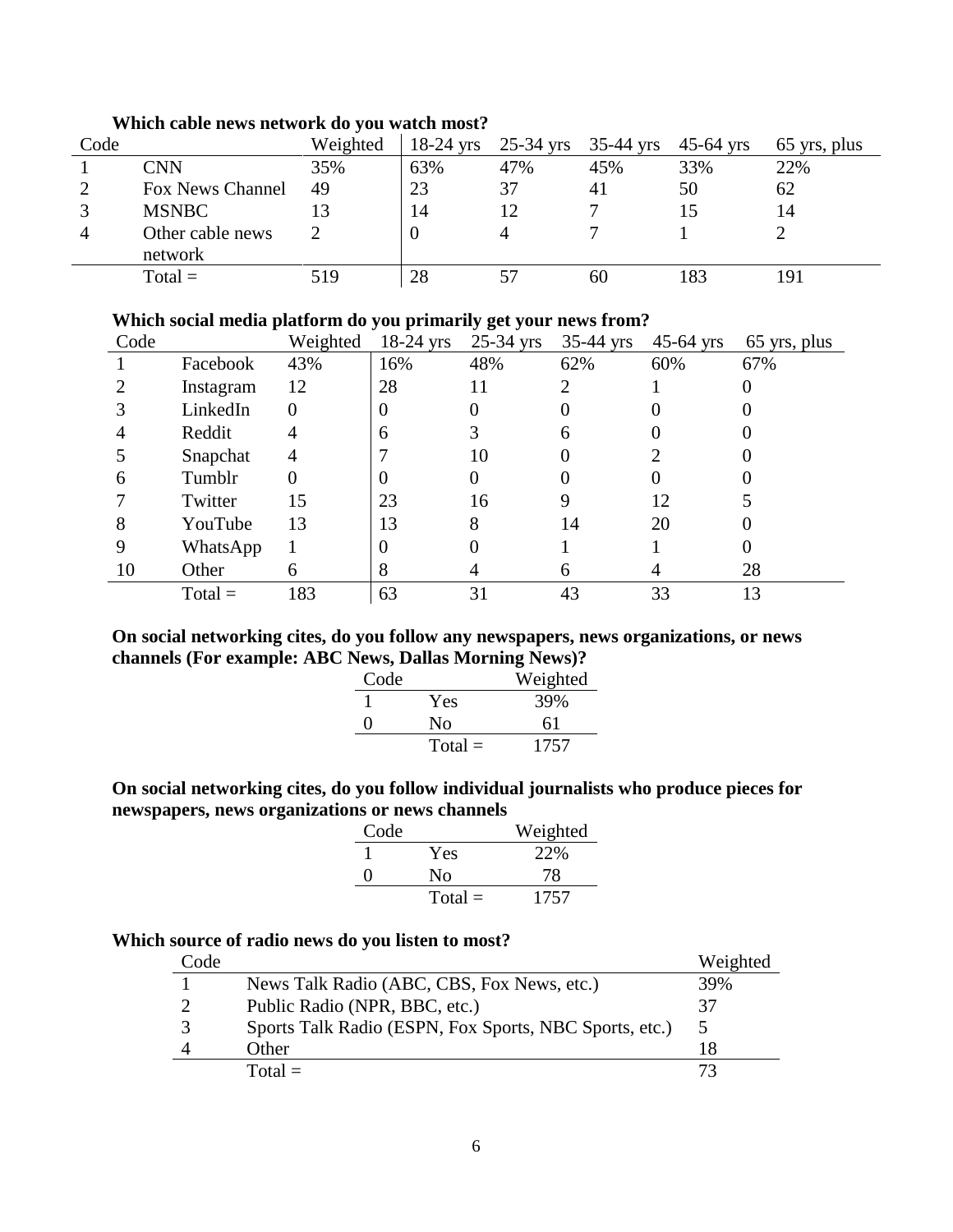# **Do you ever get your news from podcasts?**

| Code              |           | Weighted |
|-------------------|-----------|----------|
|                   | Yes       | 24%      |
| $\mathbf{\Omega}$ | Nο        | 76       |
|                   | $Total =$ | 1877     |

# **How much do you agree with the statement? The coronavirus is a major health threat.**

| Code |                            | Weighted | Dem. | Ind. | Rep. |
|------|----------------------------|----------|------|------|------|
|      | Strongly agree             | 64%      | 82%  | 60%  | 52%  |
|      | Agree                      | 21       |      | 20   | 33   |
|      | Neither agree not disagree |          |      |      |      |
|      | Disagree                   |          |      |      |      |
|      | Strongly disagree          |          |      |      |      |
|      | $Total =$                  | 870      | 691  |      | 758  |

# **COVID-19 is as severe than the common flu.**

| Code         |                            | Weighted                  | Dem. | Ind. | Rep. |
|--------------|----------------------------|---------------------------|------|------|------|
|              | Strongly agree             | 46%                       | 49%  | 40%  | 45%  |
|              | Agree                      | 23                        | 15   |      | 31   |
| $\mathbf{z}$ | Neither agree not disagree | 12                        |      |      | 10   |
|              | Disagree                   | 8                         |      |      |      |
|              | Strongly disagree          | $\mathsf{I}^{\mathsf{3}}$ | 18   |      |      |
|              | $Total =$                  | 870                       | 691  |      | 758  |

# **A person can transmit the coronavirus if they do not have symptoms.**

| Code |                            | Weighted | Dem. | Ind. | Rep. |
|------|----------------------------|----------|------|------|------|
|      | Strongly agree             | 66%      | 73%  | 73%  | 59%  |
|      | Agree                      | 19       | 14   |      | 25   |
|      | Neither agree not disagree | 10       |      |      |      |
|      | Disagree                   |          |      |      |      |
|      | Strongly disagree          |          |      |      |      |
|      | $Total =$                  | '870     | 691  |      |      |

# **The coronavirus and COVID-19 pandemic will probably lead to civil unrest.**

| Code |                            | Weighted | Dem. | Ind. | Rep. |
|------|----------------------------|----------|------|------|------|
|      | Strongly agree             | 26%      | 25%  | 23%  | 28%  |
|      | Agree                      | 27       | 26   | 27   | 27   |
|      | Neither agree not disagree | 26       | 25   | 27   | 26   |
|      | Disagree                   | 12       | 12   |      | 13   |
|      | Strongly disagree          |          | 12   |      |      |
|      | $Total =$                  | 870      | 691  |      | 758  |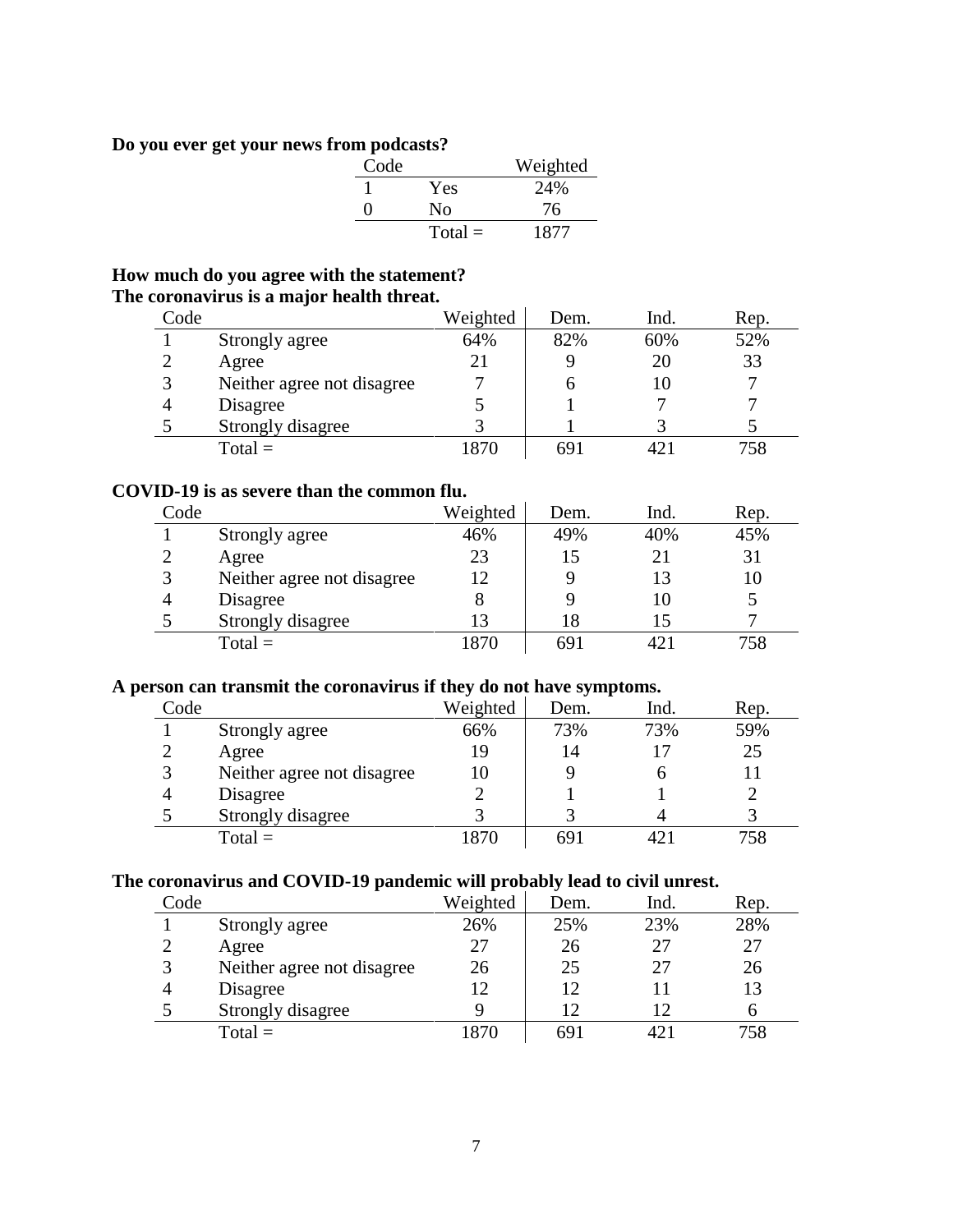| Code |                            | Weighted | Dem. | Ind. | Rep. |
|------|----------------------------|----------|------|------|------|
|      | Strongly agree             | 71%      | 81%  | 68%  | 64%  |
|      | Agree                      |          | 10   |      | 25   |
| 3    | Neither agree not disagree |          | O    |      |      |
|      | Disagree                   |          |      |      |      |
|      | Strongly disagree          |          |      |      |      |
|      | $Total =$                  | 1870     | 691  |      |      |

# **It is important to take precautions to avoid potentially infecting other people, even for people who don't have symptoms.**

### **The threat of the coronavirus has been blown out of proportion.**

| Code           |                            | Weighted | $\overline{\phantom{a}}$<br>Dem. | Ind. | Rep. |
|----------------|----------------------------|----------|----------------------------------|------|------|
|                | Strongly agree             | 18%      | 13%                              | 21%  | 22%  |
| $\overline{2}$ | Agree                      | 18       |                                  |      | 27   |
|                | Neither agree not disagree | 12       |                                  |      | 14   |
| Δ              | Disagree                   | 14       | 12                               |      | 16   |
|                | Strongly disagree          | 38       | 55                               | 38   | 21   |
|                | $Total =$                  | 870      | 691                              |      | 758  |

#### **China is responsible for the coronavirus pandemic.**

| Code |                            | Weighted | Dem. | Ind. | Rep. |
|------|----------------------------|----------|------|------|------|
|      | Strongly agree             | 35%      | 23%  | 28%  | 50%  |
|      | Agree                      | 21       | 24   | 16   | 24   |
|      | Neither agree not disagree | 24       | 27   |      | 18   |
|      | Disagree                   |          |      |      |      |
|      | Strongly disagree          |          | 18   |      |      |
|      | $Total =$                  | 1870     | 691  |      | 758  |

#### **The coronavirus outbreak in Texas is under control.**

| Code |                            | Weighted | Dem. | Ind. | Rep. |
|------|----------------------------|----------|------|------|------|
|      | Strongly agree             | 9%       | 9%   | 8%   | 11%  |
|      | Agree                      | 13       | n    |      |      |
| 3    | Neither agree not disagree | 15       | 8    |      | 19   |
| 4    | Disagree                   | 18       | 13   | 16   | 24   |
|      | Strongly disagree          | 45       | 63   | 49   | 25   |
|      | $Total =$                  | 1870     | 691  | 421  | 758  |

# **Texas should not have reopened bars and restaurants so quickly.**

| Code          |                            | Weighted | Dem. | Ind. | Rep. |
|---------------|----------------------------|----------|------|------|------|
|               | Strongly agree             | 50%      | 71%  | 50%  | 29%  |
| $\mathcal{D}$ | Agree                      | 20       | 16   | 18   | 26   |
| 3             | Neither agree not disagree | 14       | 8    | 13   | 19   |
| 4             | Disagree                   |          |      |      | 14   |
|               | Strongly disagree          |          |      |      |      |
|               | $Total =$                  | 1870     | 691  |      | 758  |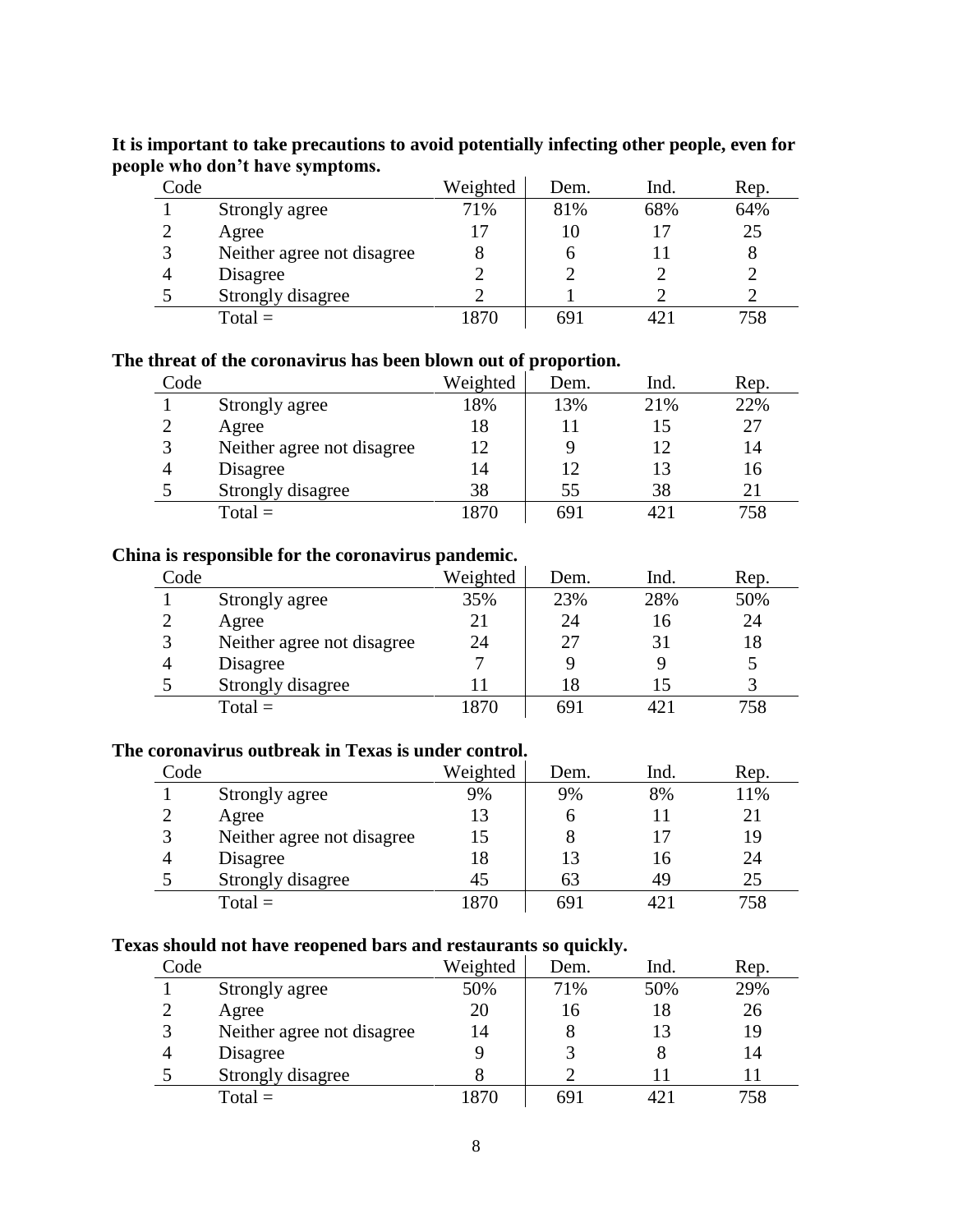| .<br>Code |                                                 | July | In April |
|-----------|-------------------------------------------------|------|----------|
|           | <b>Avoid Crowded Places</b>                     | 83%  | 91%      |
| ◠         | <b>Avoid Public Places</b>                      | 61   | 75       |
| 3         | Keep your distance from others                  | 85   | 90       |
| 4         | Change school or work arrangements              | 16   | 34       |
|           | Isolate yourself if you have symptoms           | 18   | 20       |
| 6         | Quarantine yourself if you do not have symptoms | 33   | 47       |
|           | Worn a mask                                     | 82   | 68       |
|           | $Total =$                                       | 1869 | 1183     |

# **Which of the following recommendations did you follow during the past 7 days? Select all that apply**

# **What situations do you wear a mask outside of your home?**

| Code |                           | Weighted | Dem. | Ind. | Rep. |
|------|---------------------------|----------|------|------|------|
|      | Not at all                | 3%       | 1%   | 5%   | 4%   |
| 2    | When Required             | 43       | 33   | 44   | 51   |
| 3    | Inside a building when    | 39       | 36   | 40   | 40   |
|      | more than 20 people were  |          |      |      |      |
|      | present                   |          |      |      |      |
|      | Outside when more than 20 | 27       | 25   | 31   | 26   |
|      | people are present        |          |      |      |      |
|      | Most of the time, even    | 31       | 31   | 33   | 31   |
|      | when I am alone           |          |      |      |      |
|      | At all times              | 39       | 53   | 35   | 28   |
|      | $Total =$                 |          | 691  | 421  | 758  |

# **[If wears a mask] Why did you begin wearing a mask?**

| Code |                                                | Weighted | Dem. | Ind. | Rep. |
|------|------------------------------------------------|----------|------|------|------|
|      | Friends of family members encouraged wearing a | 31%      | 33%  | 29%  | 31%  |
|      | mask                                           |          |      |      |      |
|      | Local businesses posted signs requiring masks  | 40       | 34   | 42   | 45   |
|      | A local leader encouraged wearing a mask       | 32       | 32   | 34   | 31   |
| 4    | Governor Abbott encouraged wearing a mask      | 34       | 24   | 25   | 49   |
|      | Dr. Anthony Fauci and the White House Task     | 44       | 51   | 41   | 38   |
|      | Force encouraged wearing a mask                |          |      |      |      |
|      | Other                                          | 16       | 16   | 19   | 14   |
|      | $Total =$                                      | 1818     | 685  | 405  | 728  |

# **Would you say your health is:**

| Code           |           | Weighted | Metro | Suburban | Rural |
|----------------|-----------|----------|-------|----------|-------|
|                | Excellent | 19%      | 22%   | 18%      | 21%   |
| $\overline{4}$ | Very good | 38       | 35    | 38       | 39    |
| 3              | Good      | 30       | 31    | 30       | 30    |
| ◠              | Fair      | 10       |       |          | 9     |
|                | Poor      | ∍        |       |          |       |
|                | $Total =$ | 1867     | 311   | 1002     | 546   |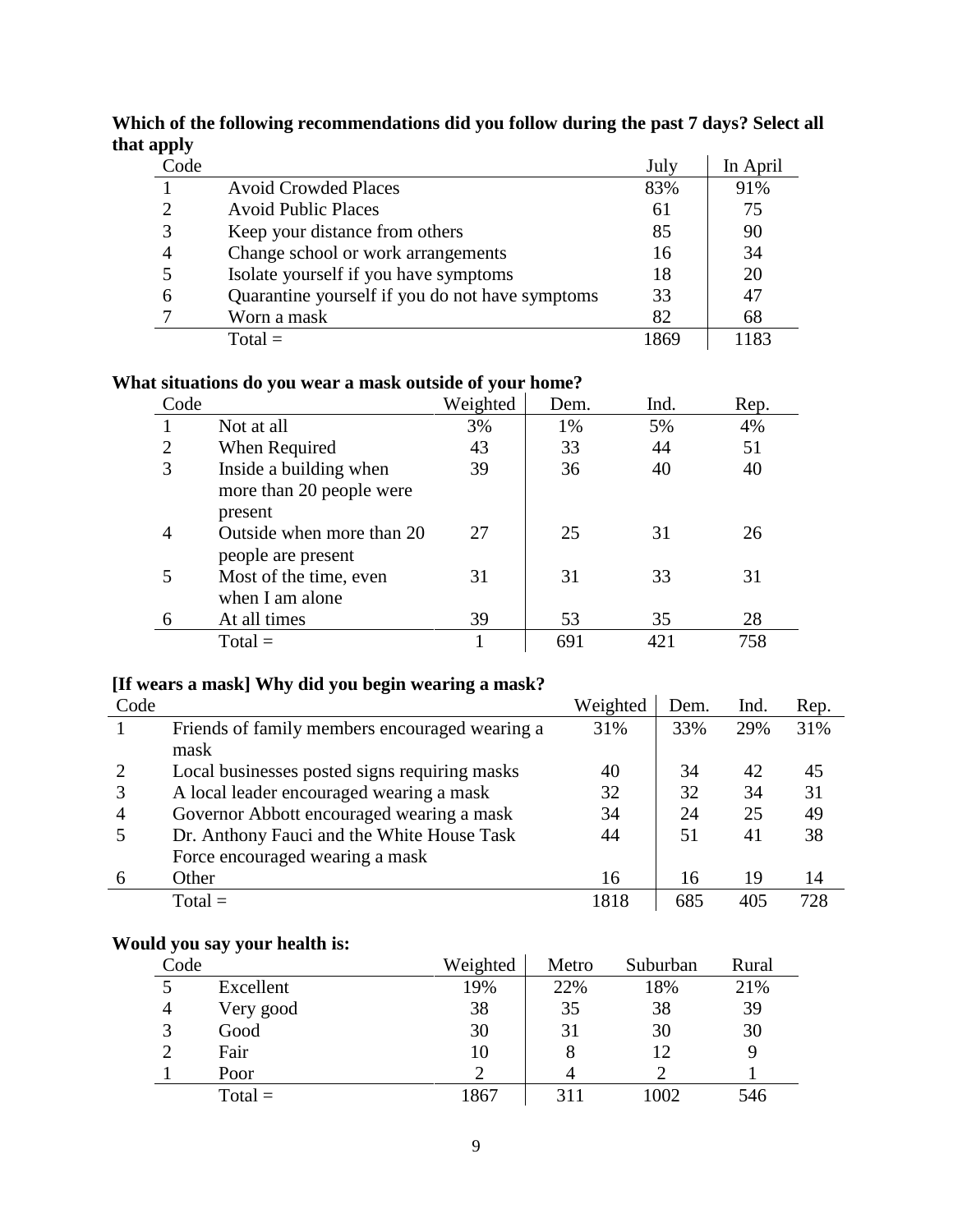**How many people that you know personally (e.g. friends, family, co-workers) have COVID-19?**

| Code |               | Weighted |
|------|---------------|----------|
|      | None          | 64%      |
|      | 1 to 2 people | 23       |
|      | 3-4 people    |          |
| 3    | 5 or more     |          |
|      | $Total =$     | 1861     |

#### **How many people that you know personally (e.g. friends, family, co-workers) have died of COVID-19?**

| Code |               | Weighted |
|------|---------------|----------|
|      | None          | 84%      |
|      | 1 to 2 people | 11       |
|      | 3-4 people    | 3        |
|      | 5 or more     |          |
|      | $Total =$     | 1854     |

**How many people do you know indirectly (e.g. friends of friends, celebrities, politicians) that have COVID-19?**

| Code |               | Weighted |
|------|---------------|----------|
|      | None          | 45%      |
|      | 1 to 2 people | 20       |
|      | 3-4 people    | 11       |
|      | 5 or more     | 24       |
|      | $Total =$     | 1860     |

**How many people do you know indirectly (e.g. friends of friends, celebrities, politicians) that have died of COVID-19?**

| Code |               | Weighted |
|------|---------------|----------|
|      | None          | 63%      |
|      | 1 to 2 people | 18       |
|      | 3-4 people    |          |
|      | 5 or more     | 10       |
|      | $Total =$     | 1853     |

# **To keep your community healthy and safe during the coronavirus pandemic, how much do you trust President Trump?**

| Code |               | Weighted | Dem. | Ind.  | Rep. |
|------|---------------|----------|------|-------|------|
|      | A great deal  | 23%      | 5%   | 14%   | 45%  |
|      | Fair amount   | 19       |      | 16    | 33   |
|      | Not too much  | 10       |      |       |      |
|      | No confidence | 46       |      | 55    |      |
|      | Don't know    |          |      |       |      |
|      | $Total =$     | 1857     |      | 1 I Y | 752. |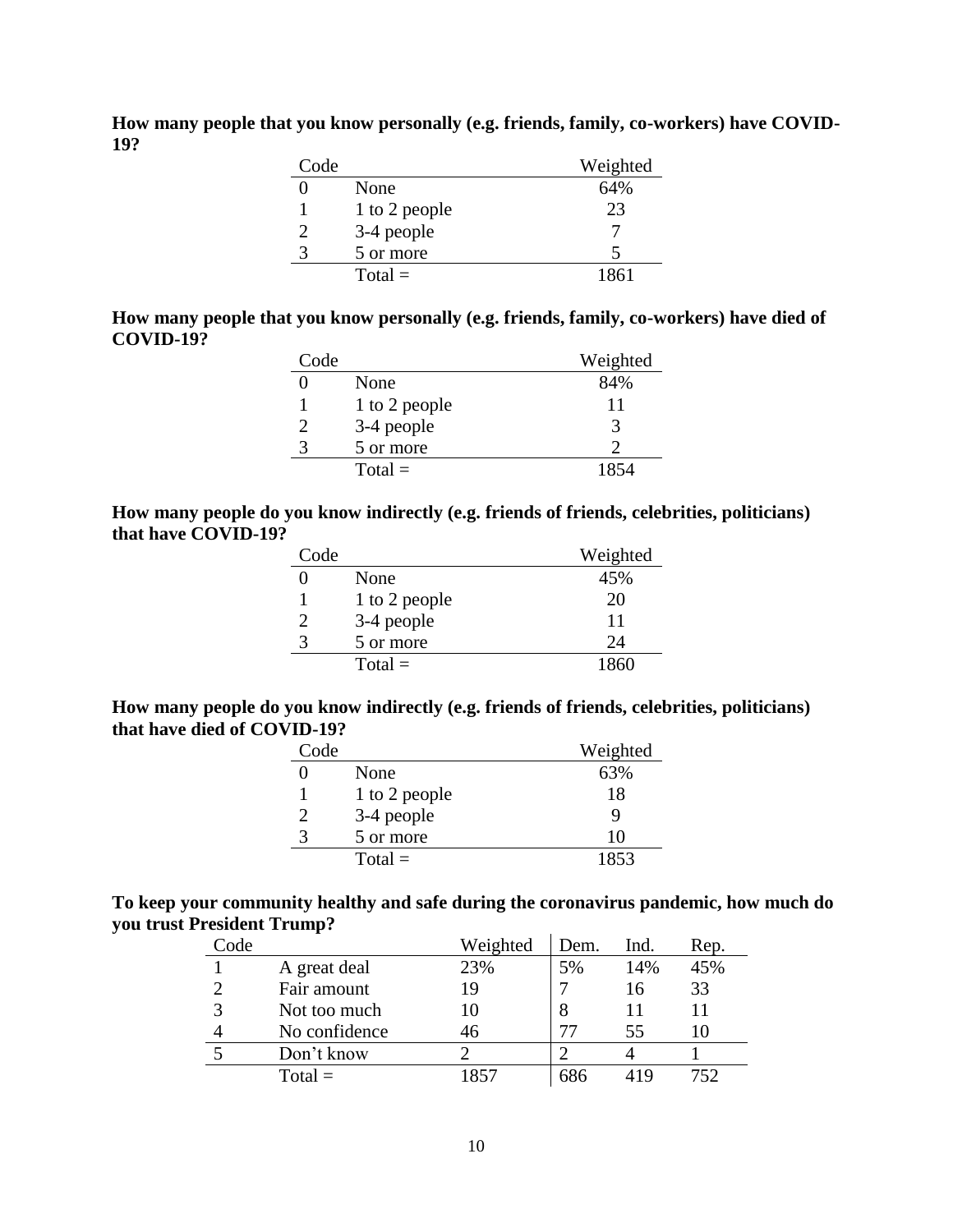| Code |               | Weighted | Dem. | Ind. | Rep. |
|------|---------------|----------|------|------|------|
|      | A great deal  | 21%      | 8%   | 12%  | 38%  |
| ာ    | Fair amount   | 29       | 18   | 28   | 40   |
| 3    | Not too much  | 22       | 30   | 26   | 12   |
|      | No confidence | 25       | 40   | 28   |      |
|      | Don't know    |          |      |      |      |
|      | $Total =$     | 861      |      | 41 Q | 755  |

**To keep your community healthy and safe during the coronavirus pandemic, how much do you trust Governor Abbott?**

### **To keep your community healthy and safe during the coronavirus pandemic, how much do you trust local leaders?**

| Code |               | Weighted | Dem. | Ind. | Rep. |
|------|---------------|----------|------|------|------|
|      | A great deal  | 20%      | 21%  | 15%  | 22%  |
| ာ    | Fair amount   | 40       | 36   | 37   | 46   |
| 3    | Not too much  | 22       | 23   | 25   | 19   |
|      | No confidence | 14       | 16   | 16   |      |
| 5    | Don't know    |          |      |      |      |
|      | $Total =$     | 1860     | 688  | 273  |      |

### **Do you support Texas revising its election laws to allow any registered voter to mail in a ballot without an excuse?**

| Code |                  | Weighted | Dem. | Ind. | Rep. |
|------|------------------|----------|------|------|------|
|      | Strongly support | 36%      | 54%  | 33%  | 20%  |
|      | Support          | 18       | 19   |      | 17   |
|      | Neutral          | 18       | 17   | 23   | 15   |
|      | <b>Oppose</b>    |          |      |      | 14   |
|      | Strongly oppose  | 20       |      | 19   | 34   |
|      | $Total =$        | 1866     | 689  | 420  | 757  |

## **[If Strongly Support or Support vote by mail] Do you support allowing vote by mail in all elections, the elections this year, or only during a pandemic?**

| Code |                                | Weighted | Dem. | Ind. | Rep. |
|------|--------------------------------|----------|------|------|------|
|      | All future elections           | 59%      | 61%  | 67%  | 47%  |
|      | Elections in 2020              | 22       |      | 16   | 31   |
|      | In elections during a pandemic | 18       | 18   |      | 19   |
|      | Other                          |          |      |      |      |
|      | $Total =$                      | 1010     | 552  | າາາ  | 236  |

# **[If Strongly Opposed or Opposed to vote by mail] Do you oppose vote by mail because of threats of voter fraud?**

| Code |           | Weighted | Dem. | Ind. | Rep. |
|------|-----------|----------|------|------|------|
|      | Yes       | 96%      | 73%  | 95%  | 97%  |
|      | Nο        |          |      |      |      |
|      | $Total =$ | 536      | ١Q   | 6.   | 208  |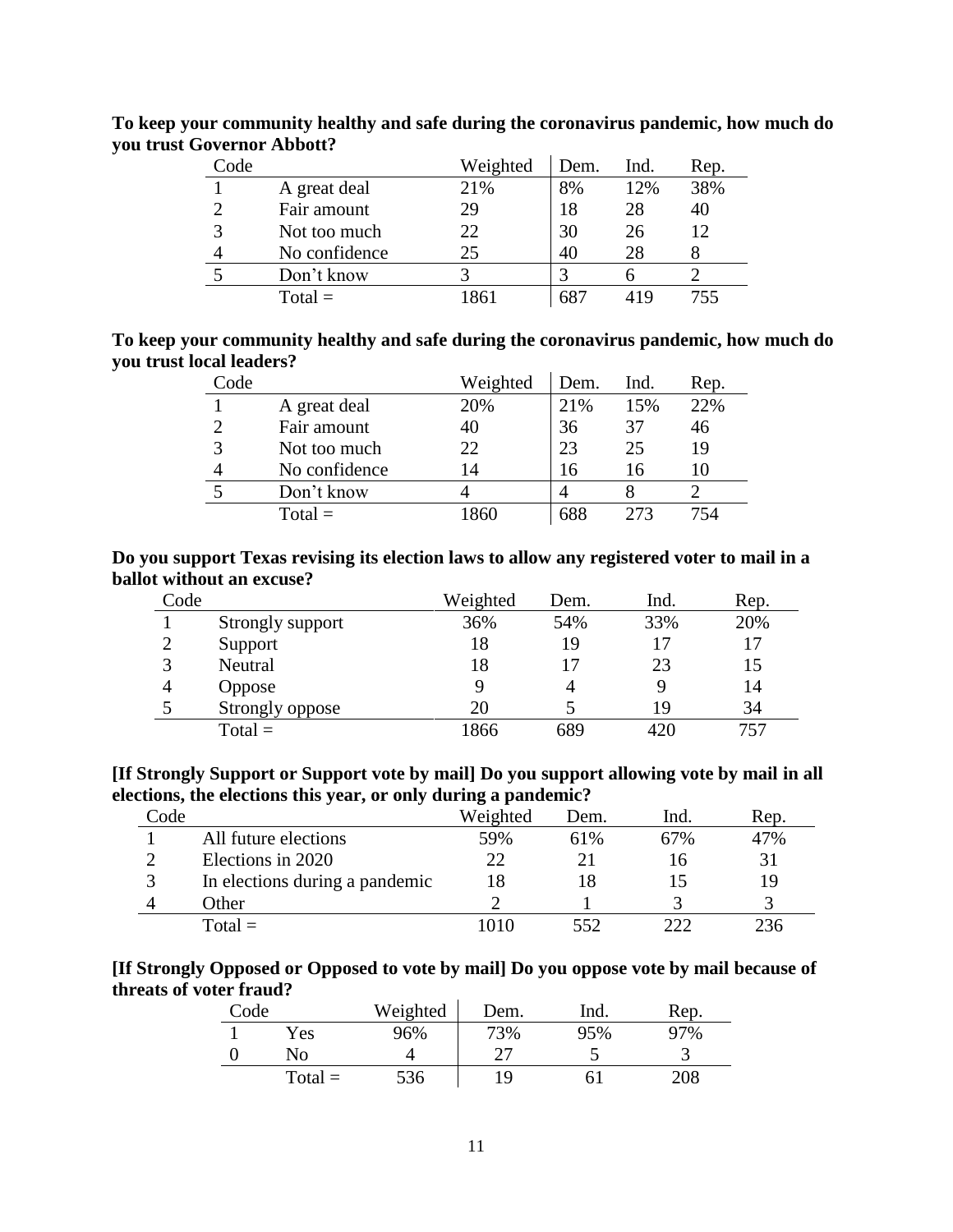| Code         |                  | . .<br>Weighted | Dem. | Ind.           | Rep. |
|--------------|------------------|-----------------|------|----------------|------|
|              | Strongly support | 43%             | 45%  | 42%            | 42%  |
| 4            | Support          | 24              | 18   | 2 <sub>1</sub> | 31   |
| $\mathbf{c}$ | Neutral          | 14              | 15   |                | 12   |
|              | <b>Oppose</b>    |                 | 11   |                |      |
|              | Strongly oppose  |                 | 10   |                |      |
|              | $Total =$        | 1860            | 685  | 418            |      |

**To what degree to you support or oppose allowing Texas cities and counties to set their own requirements for wearing face masks in public?**

**To what degree do you support or oppose another stay at home order if infections and hospitalizations do not decline?**

| Code         |                  | Weighted | Dem. | Ind. | Rep. |
|--------------|------------------|----------|------|------|------|
|              | Strongly support | 45%      | 61%  | 45%  | 30%  |
| 4            | Support          | 21       | 22   | 17   | 23   |
| $\mathbf{R}$ | Neutral          | 15       | 13   | 16   | 18   |
| $\gamma$     | <b>Oppose</b>    |          | 4    | 8    | 14   |
|              | Strongly oppose  | 10       |      | 14   |      |
|              | $Total =$        | 1857     | 685  | 418  | 754  |

### **Has the coronavirus pandemic changed your support of improving access to quality health care for individuals?**

| Code |                             | Weighted | Dem. | Ind. | Rep. |
|------|-----------------------------|----------|------|------|------|
|      | More likely to support      | 28%      | 41%  | 24%  | 17%  |
| 4    | Somewhat more likely        | 16       | 17   |      | 18   |
| 3    | Stayed the same             | 51       | 38   | 55   | 60   |
| ⌒    | Somewhat less likely        |          |      |      |      |
|      | Much less likely to support |          |      |      |      |
|      | $Total =$                   | 864      | 688  | 41 Q |      |

**Do you support the federal government's policy to close the borders with Mexico and Canada to immigrants without a visa during the public health emergency?**

| Code |                            | Weighted | Dem. | Ind. | Rep. |
|------|----------------------------|----------|------|------|------|
|      | Strongly support           | 47%      | 29%  | 37%  | 70%  |
|      | Support                    | 22       | 25   |      | 20   |
|      | Neither oppose nor support | 21       | 31   | 26   |      |
|      | <b>Oppose</b>              |          |      |      |      |
|      | Strongly oppose            |          |      |      |      |
|      | $Total =$                  | 1864     | 688  | 419  | 757. |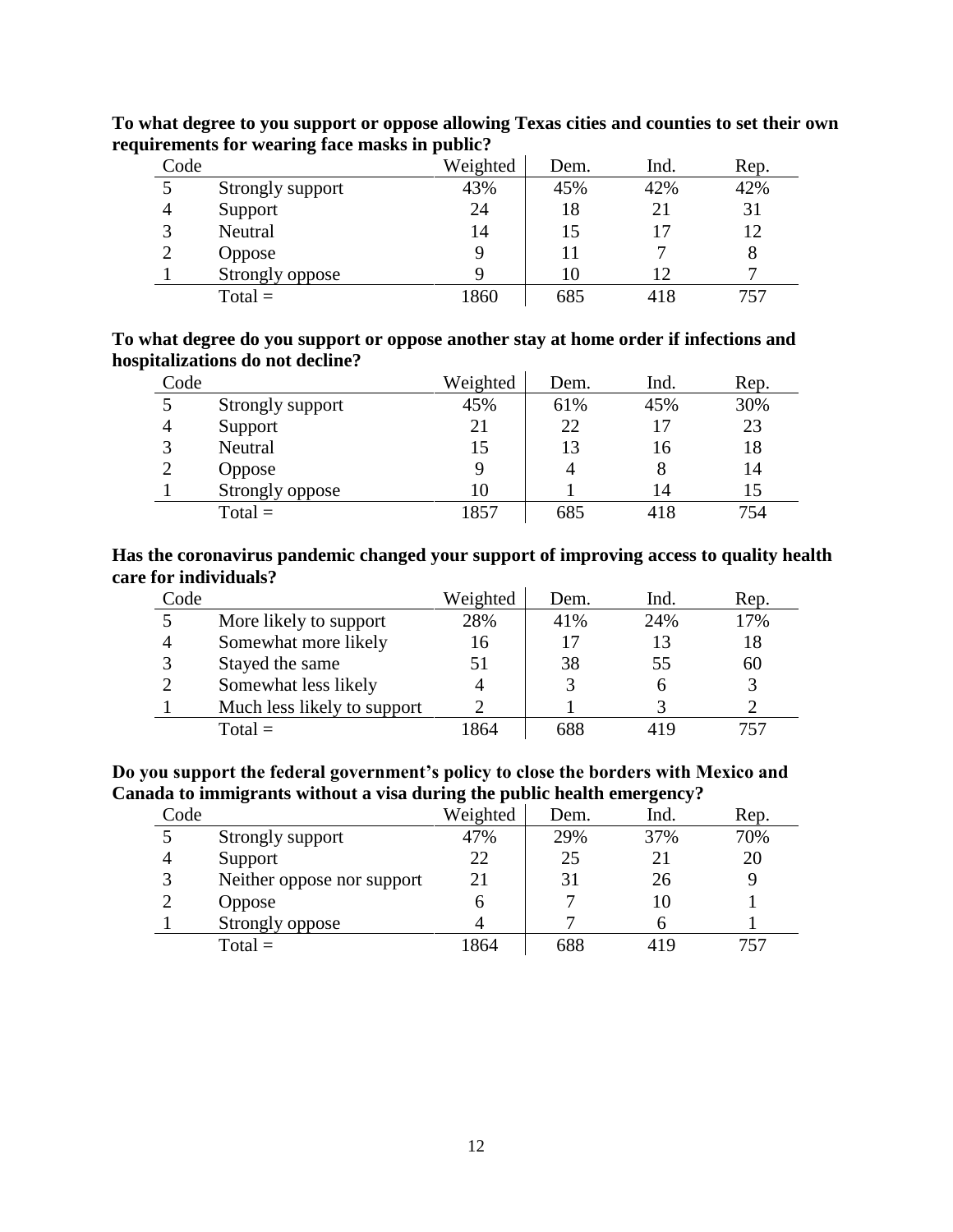| Code |                            | Weighted | Dem. | Ind. | Rep. |
|------|----------------------------|----------|------|------|------|
|      | Strongly support           | 53%      | 57%  | 48%  | 52%  |
| ∍    | Support                    | 26       | 23   | 26   | 28   |
| 3    | Neither oppose nor support | 15       | 16   | 18   | 13   |
|      | Oppose                     |          |      |      |      |
|      | Strongly oppose            |          |      |      |      |
|      | $Total =$                  | 1864     | 688  | 419  |      |

**Do you support or oppose the federal government expending more resources to develop a vaccine to cure the coronavirus?**

#### **If a vaccine was available for COVID-19, would you take it?**

| Code |                        | Weighted | Urban | Suburban | Rural |
|------|------------------------|----------|-------|----------|-------|
|      | Very likely            | 46%      | 51%   | 46%      | 44%   |
|      | Likely                 | 21       | 19    | 21       | 23    |
|      | Not likely or unlikely |          | 13    | 17       | 19    |
|      | Unlikely               |          | n     |          |       |
|      | Very unlikely          | Q        |       | 10       |       |
|      | $Total =$              | 1863     | 310   | 1,001    | 545   |

### **Have recent street protests made you more likely or less likely to support the goals of the Black Lives Matter movement?**

| Code |             | Weighted | Dem. | Ind. | Rep. |
|------|-------------|----------|------|------|------|
|      | More likely | 29%      | 51%  | 23%  | 13%  |
|      | No Change   | 33       | 37   | 39   | クワ   |
|      | Less likely | 37       |      | 38   | ΩI   |
|      | $Total =$   | 1859     | 687  | 418  | 754  |

**Do you agree or disagree with Lt. Governor Dan Patrick's recent statement: "Police brutality and racial discrimination won't be fixed by passing more laws, but only if more Americans have their "hearts" changed by accepting Jesus Christ."**

|      | $\overline{\phantom{a}}$   |          | o    |      |      |
|------|----------------------------|----------|------|------|------|
| Code |                            | Weighted | Dem. | Ind. | Rep. |
|      | Strongly agree             | 29%      | 17%  | 23%  | 43%  |
|      | Somewhat Agree             | 19       | 13   |      | 26   |
|      | Neither agree not disagree | 22       | 20   | 24   | 21   |
|      | Somewhat disagree          |          |      |      |      |
|      | Strongly disagree          | 24       | 42   | 23   |      |
|      | $Total =$                  | 1859     | 687  |      | 754  |

#### **Do you support the right of athletes to kneel during the national anthem?**

| Code |                            | Weighted | Dem. | Ind. | Rep. |
|------|----------------------------|----------|------|------|------|
|      | Strongly support           | 31%      | 50%  | 34%  | 10%  |
| 4    | Support                    | 16       | 20   | 15   | 14   |
| 3    | Neither oppose nor support | 17       | 16   | 23   |      |
| ↑    | <b>Oppose</b>              | 10       |      | 10   | 16   |
|      | Strongly oppose            | 25       |      |      | 49   |
|      | $Total =$                  | 1859     | 687  | 418  | 754  |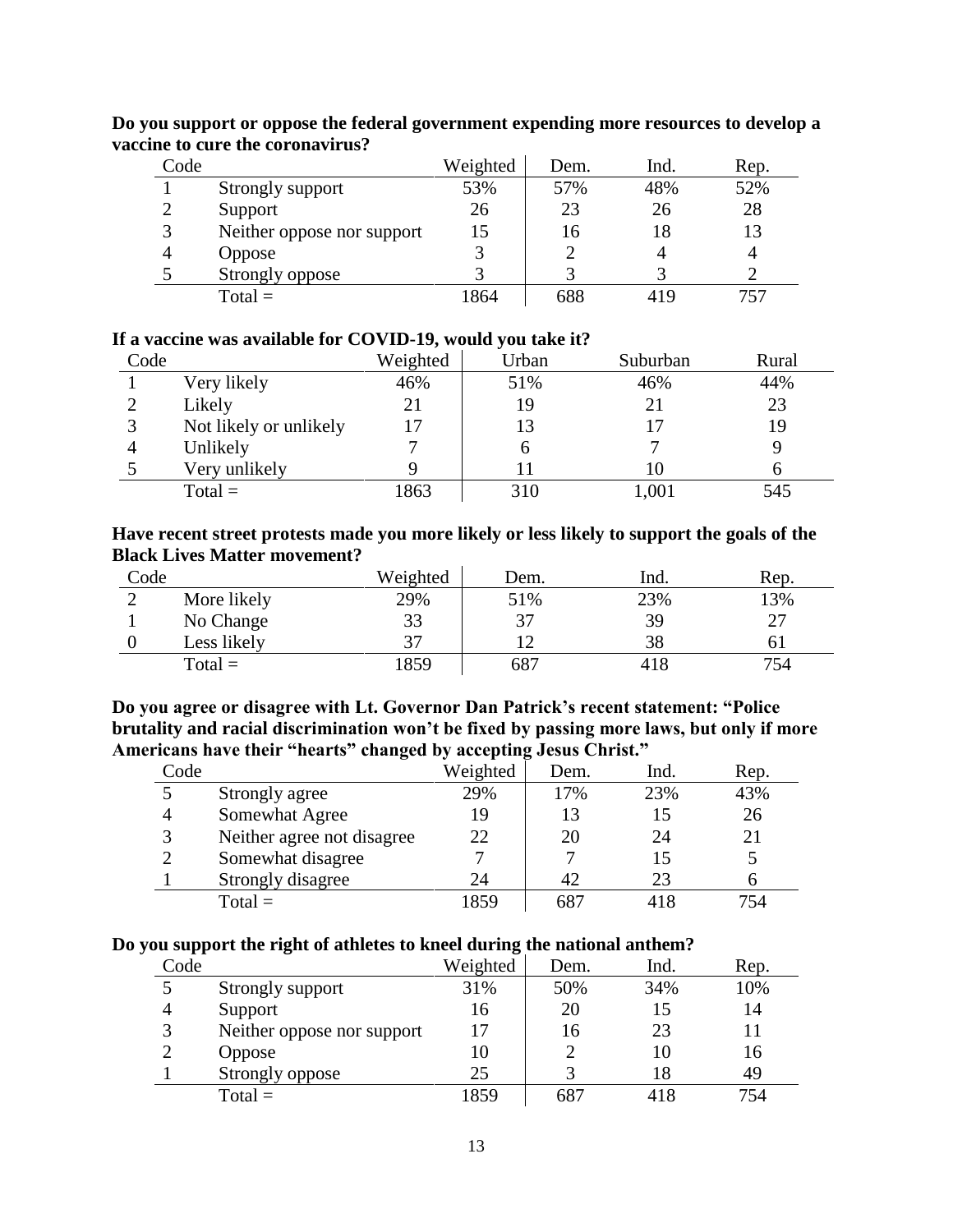| Code | $\cdot$    | Weighted | Dem. | Ind.           | Rep. |
|------|------------|----------|------|----------------|------|
|      | Yes        | 33%      | 53%  | 29%            | 5%   |
|      | No         | 47       | ١Q   | 4 <sub>1</sub> |      |
|      | No opinion | 20       |      | 30             |      |
|      | $Total =$  | 857      | 687  | 418            | 752  |

**Do you believe athletes should kneel during the anthem if they want to bring attention to concerns in society?**

# **Do you support giving financial reparations to the descendants of slaves?**

| Code |                            | Weighted | Dem. | Ind. | Rep. |
|------|----------------------------|----------|------|------|------|
|      | Strongly support           | 17%      | 29%  | 15%  | 7%   |
|      | Support                    | 12       | 19   |      | 6    |
|      | Neither oppose nor support | 21       | 28   | 23   | 12   |
|      | <b>Oppose</b>              | 14       | 10   | 16   | 17   |
|      | Strongly oppose            | 37       |      | 36   | 58   |
|      | $Total =$                  | 1859     | 687  | 418  | 754  |

# **As it relates to police departments, do you support or oppose: Defunding the Police**

| Code |                            | Weighted | Dem. | Ind. | Rep. |
|------|----------------------------|----------|------|------|------|
|      | Strongly support           | 12%      | 21%  | 11%  | 8%   |
|      | Support                    | 15       | 18   |      |      |
|      | Neither oppose nor support | 26       | 26   | 23   | 10   |
|      | <b>Oppose</b>              | 18       | 19   |      | 10   |
|      | Strongly oppose            | 30       | 16   | 35   | 65   |
|      | $Total =$                  | 1859     | 687  | 418  | 754  |

# **Replacing the current police department with a new one.**

| Code |                            | Weighted | Dem. | Ind. | Rep. |
|------|----------------------------|----------|------|------|------|
|      | Strongly support           | 17%      | 20%  | 9%   | 6%   |
|      | Support                    | 12       | 24   |      |      |
|      | Neither oppose nor support | 21       | 33   | 34   | 15   |
|      | <b>Oppose</b>              | 14       |      | 19   | 18   |
|      | Strongly oppose            | 37       |      | 26   | 53   |
|      | $Total =$                  | 859      | 687  | 418  | 754  |

# **Cut some funding from police departments to increase spending on social services in your community.**

| Code |                            | Weighted | Dem. | Ind. | Rep. |
|------|----------------------------|----------|------|------|------|
|      | Strongly support           | 19%      | 33%  | 18%  | 6%   |
|      | Support                    | 20       | 28   | 21   |      |
|      | Neither oppose nor support | 20       | 21   | 24   | 16   |
|      | <b>Oppose</b>              | 14       | 10   |      | 19   |
|      | Strongly oppose            | 28       |      | 26   | 48   |
|      | $Total =$                  | 1859     | 687  | 418  | 754  |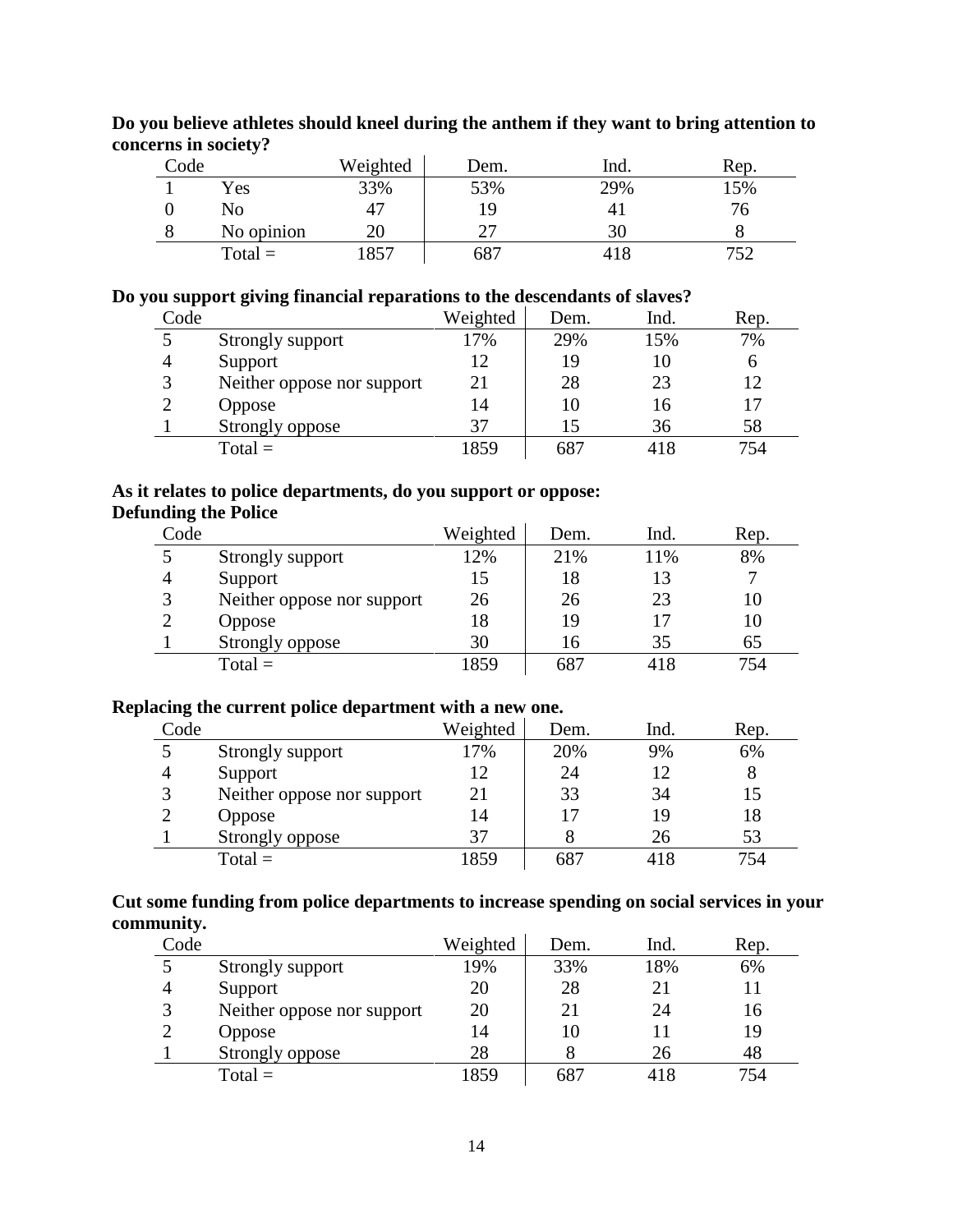| Code         |                            | Weighted | Dem. | Ind. | Rep. |
|--------------|----------------------------|----------|------|------|------|
|              | Strongly support           | 36%      | 54%  | 38%  | 17%  |
|              | Support                    | 23       | 22   |      | 25   |
| $\mathbf{R}$ | Neither oppose nor support | 23       | 16   | 24   | 28   |
|              | <b>Oppose</b>              | 8        |      |      | 10   |
|              | Strongly oppose            |          |      |      | 19   |
|              | $Total =$                  | 1859     | 687  |      | 754  |

**Eliminating qualified immunity, meaning individual police officers are civilly liable for charges of misconduct.**

### **As it relates to the current racial unrest in the country, do you support or oppose: Removing Confederate statues from public spaces.**

| Code |                            | Weighted | Dem. | Ind. | Rep. |
|------|----------------------------|----------|------|------|------|
|      | Strongly support           | 24%      | 43%  | 24%  | 6%   |
|      | Support                    | 14       | 19   | 14   |      |
|      | Neither oppose nor support | 19       | 19   | 26   | 16   |
|      | Oppose                     | 16       |      | 15   |      |
|      | Strongly oppose            | 27       |      | 21   | 49   |
|      | $Total =$                  | 1859     | 687  | 418  | 754  |

#### **Renaming military bases named after Confederate generals.**

| Code |                            | Weighted | Dem. | Ind. | Rep. |
|------|----------------------------|----------|------|------|------|
|      | Strongly support           | 22%      | 39%  | 19%  | 6%   |
|      | Support                    | 13       | 18   | 14   |      |
|      | Neither oppose nor support | 21       | 25   | 27   | 13   |
|      | Oppose                     | 15       | 10   | 16   | 19   |
|      | Strongly oppose            | 29       |      | 23   | 53   |
|      | $Total =$                  | 1859     | 687  | 418  | 754  |

#### **The use of tear gas and rubber bullets against peaceful protestors.**

|      |                            | ີ        |      |      |      |  |
|------|----------------------------|----------|------|------|------|--|
| Code |                            | Weighted | Dem. | Ind. | Rep. |  |
|      | Strongly support           | 13%      | 9%   | 15%  | 18%  |  |
|      | Support                    | 12       |      | 10   | 22   |  |
|      | Neither oppose nor support | 20       | 13   | 23   | 24   |  |
|      | <b>Oppose</b>              | 19       | 15   | 16   | 16   |  |
|      | Strongly oppose            | 36       | 52   | 36   | 18   |  |
|      | $Total =$                  | 859      | 687  | 418  | 754  |  |

#### **Allowing protestors to tear down a Confederate statue where public officials refuse to.**

| Code |                            | Weighted | Dem. | Ind. | Rep. |
|------|----------------------------|----------|------|------|------|
|      | Strongly support           | 13%      | 22%  | 15%  | 6%   |
|      | Support                    |          |      | 10   |      |
| 3    | Neither oppose nor support | 17       | 22   | 23   |      |
|      | <b>Oppose</b>              | 18       | 23   | 16   | 12   |
|      | Strongly oppose            | 44       | 22   | 36   | 69   |
|      | $Total =$                  | 1859     | 687  | 418  | 754  |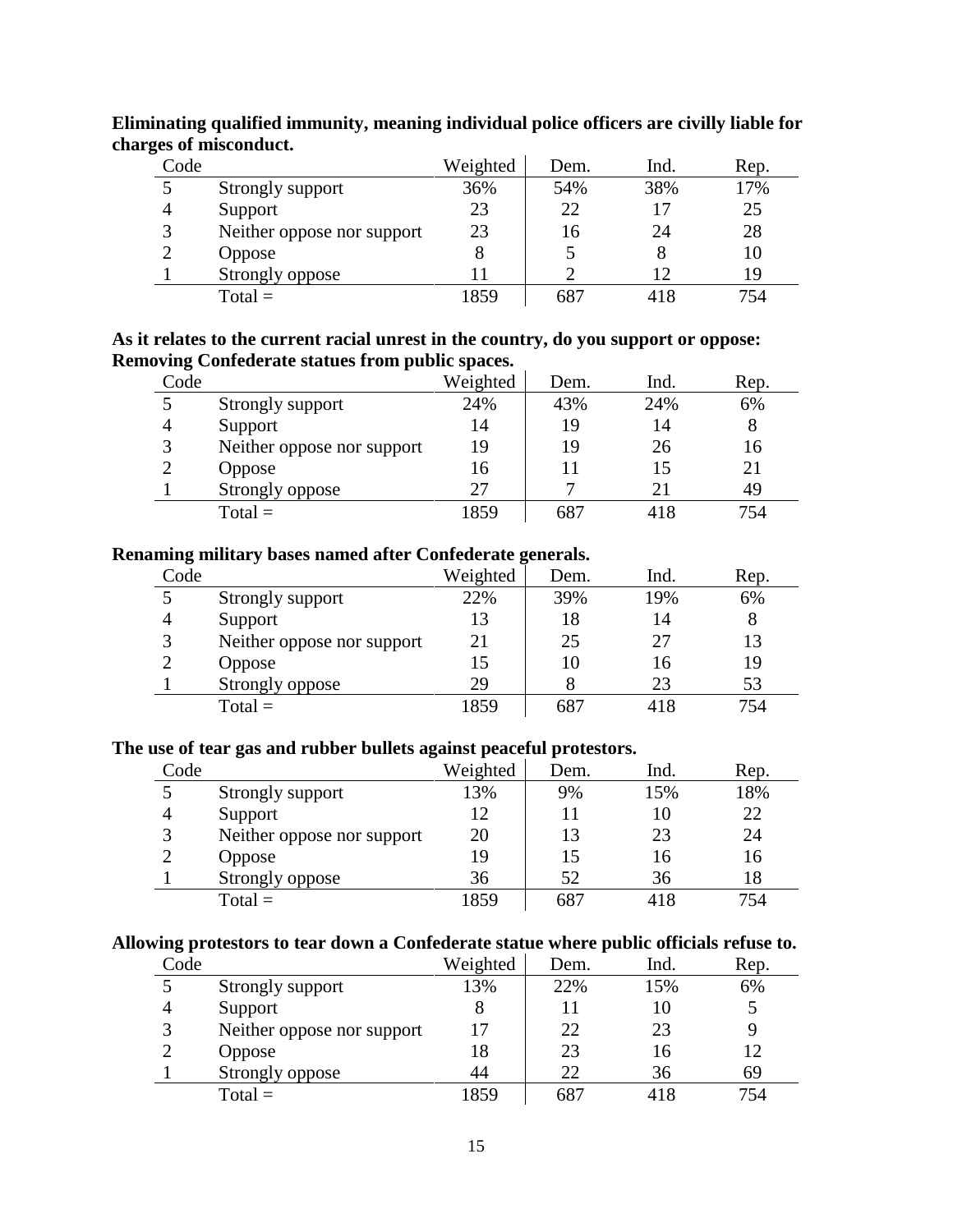| Code          |                            | Weighted | Dem. | Ind. | Rep. |
|---------------|----------------------------|----------|------|------|------|
|               | Strongly support           | 22%      | 9%   | 16%  | 37%  |
|               | Support                    | 18       | 12   | 14   | 27   |
| $\mathcal{R}$ | Neither oppose nor support | 22       | 21   | 24   | 21   |
|               | Oppose                     | 13       | 15   | 19   |      |
|               | Strongly oppose            | 25       | 43   | 28   |      |
|               | $Total =$                  | 1859     | 687  |      | 754  |

# **Deploying the U.S. military in response to protests around the United States.**

# **The use of tear gas and rubber bullets against confrontational protestors.**

| Code |                            | Weighted | Dem. | Ind. | Rep. |
|------|----------------------------|----------|------|------|------|
|      | Strongly support           | 31%      | 14%  | 25%  | 50%  |
|      | Support                    | 23       | 20   | 20   | 28   |
|      | Neither oppose nor support | 19       | 22   | 24   | 15   |
|      | <b>Oppose</b>              | 12       | 18   |      |      |
|      | Strongly oppose            | 15       | 26   | 18   |      |
|      | $Total =$                  | 1859     | 687  | 418  | 754  |

# **Do you support or oppose granting permanent legal status to immigrants who came to the U.S. illegally when they were children?**

| Code          |                            | Weighted | Dem. | Ind. | Rep. |
|---------------|----------------------------|----------|------|------|------|
|               | Strongly support           | 28%      | 48%  | 26%  | 11%  |
|               | Support                    | 23       | 23   | 24   | 21   |
| $\mathcal{R}$ | Neither oppose nor support | 25       | 21   | 27   | 28   |
|               | <b>Oppose</b>              |          |      |      | 19   |
|               | Strongly oppose            | 13       |      | 13   |      |
|               | $Total =$                  | 1812     | 667  | 410  | 735  |

| In the last 7 days, have you or someone in your household been laid off from work because |  |  |  |  |  |
|-------------------------------------------------------------------------------------------|--|--|--|--|--|
| of the coronavirus?                                                                       |  |  |  |  |  |

| Code |                | Weighted | Metro | Suburban | Rural |
|------|----------------|----------|-------|----------|-------|
|      | Yes            | 12%      | 18%   | 8%       | 15%   |
|      | No             | 72       | 64    | 75       |       |
|      | Retired        | 12       | 14    | 13       |       |
| 4    | Disabled       |          |       |          |       |
|      | Unable to work |          |       |          |       |
|      | $Total =$      | 1858     | 309   | 999      | 543   |

| [If Yes to Layoff] Do you receive or did you apply for unemployment benefits or other |  |
|---------------------------------------------------------------------------------------|--|
| kinds of support?                                                                     |  |

| Code |           | Weighted | Metro | Suburban | Rural |
|------|-----------|----------|-------|----------|-------|
|      | Yes       | 70%      | 91%   | 52%      | 72%   |
|      | No        | 30       | Q     | 48       | 28    |
|      | $Total =$ | 178      | 36    | 69       |       |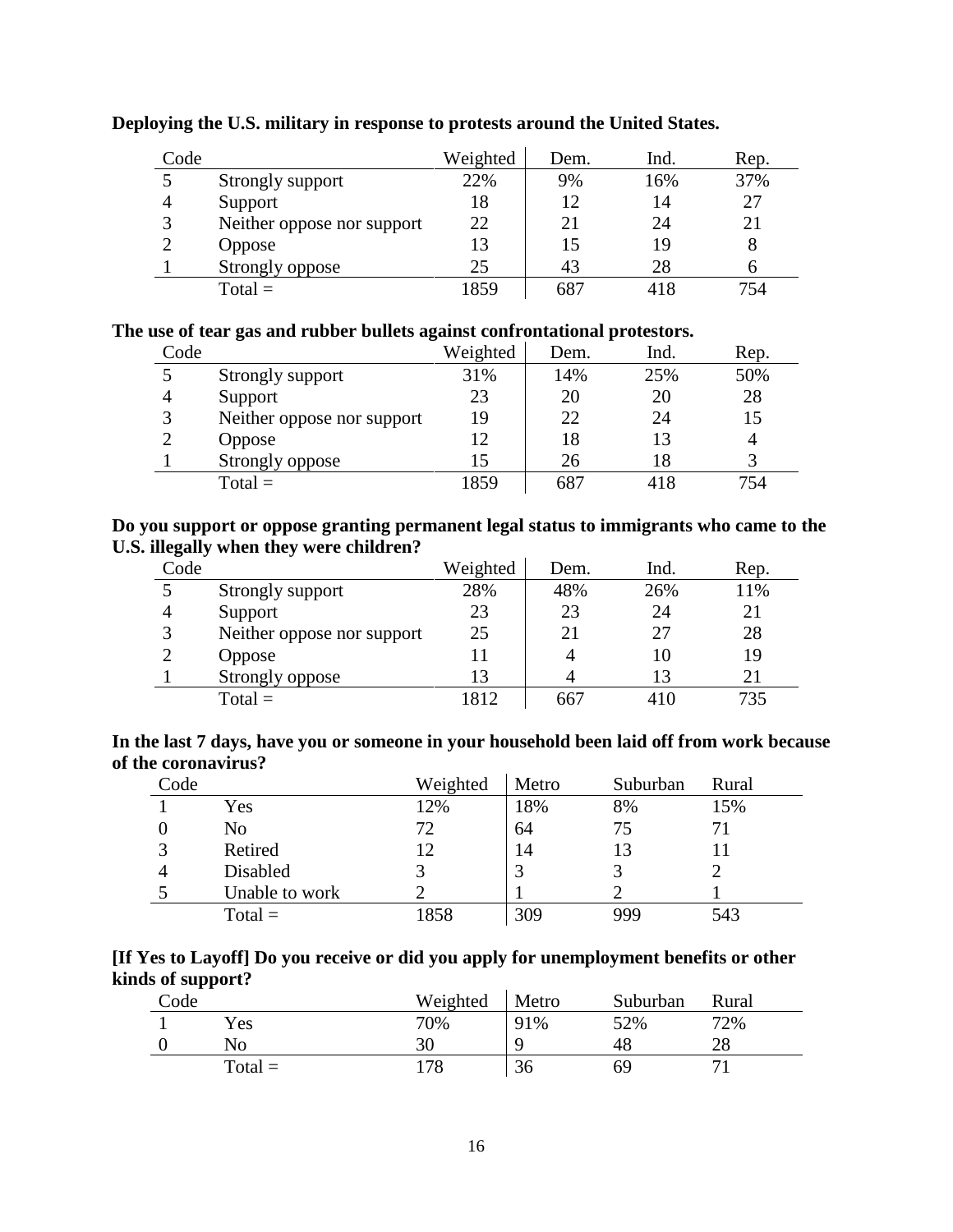| Code |                      | Weighted | Metro | Suburban | Rural |
|------|----------------------|----------|-------|----------|-------|
|      | Very concerned       | 21%      | 31%   | 17%      | 23%   |
|      | Somewhat concerned   | 22       | 22    |          | 24    |
|      | Not too concerned    | 20       | 15    |          | 21    |
|      | Not at all concerned | 32.      | 29    |          | 26    |
|      | Don't Know           |          |       |          |       |
|      | $Total =$            | 1853     | 308   | 996      | 542   |

**How concerned are you that someone in your household who is currently employed will lose their job or be laid off because of the coronavirus outbreak?**

# **In the last calendar year, what was your total household income, including wages, salaries, Social Security, and retirement benefits before taxes?**

| Code           |                                                               | Weighted |
|----------------|---------------------------------------------------------------|----------|
|                | Less than $$5,000$ (less than $$416$ per month)               | 5%       |
| $\overline{2}$ | \$5,000-\$7,499 (between \$417 and \$624 per month)           | 3        |
| 3              | \$7,500-\$9,999 (between \$625 and \$833 per month)           | 4        |
| $\overline{4}$ | \$10,000-\$19,999 (between \$834 and \$1,666 per month)       | 6        |
| 5              | \$20,000-\$29,999 (between \$1,667 and \$2,500 per month)     | 8        |
| 6              | \$30,000-\$39,999 (between \$2,500 and \$3,333 per month)     | 9        |
| 7              | \$40,000-\$49,999 (between \$3,334 and \$4,169 per month)     | 8        |
| 8              | \$50,000-\$59,999 (between \$4,170 and \$4,999 per month)     | 10       |
| 9              | \$60,000-\$69,999 (between \$5,000 and \$5,833 per month)     |          |
| 10             | \$70,000 and \$74,999 (between \$5,834 and \$6,249 per month) | 5        |
| 11             | \$75,000-\$79,999 (between \$6,250 and \$6,666 per month)     | 4        |
| 12             | \$80,000-\$89,999 (between \$6,667 and \$7,499 per month)     | 4        |
| 13             | \$90,000-\$99,999 (between \$7,500 and \$11,999 per month)    | 5        |
| 14             | \$100,000-\$149,999 (between \$12,000 and \$12,499 per month) | 12       |
| 15             | \$150,000-\$199,999 (between \$12,500 and \$16,666 per month) | 6        |
| 16             | \$200,000 or More $(\$16,667$ or more per month)              | 4        |
| 97             | Not given                                                     | 3        |
|                | $Total =$                                                     | 1840     |

### **Do you happen to have in your home, garage, or car any guns or revolvers?**

| Code |           | Weighted | Metro | Suburban | Rural |
|------|-----------|----------|-------|----------|-------|
|      | Yes       | 42%      | 46%   | 42%      | 40%   |
|      | No        | 57       | 50    | 58       | 60    |
| 97   | Refused   |          |       |          |       |
|      | $Total =$ | 1853     | 308   | 996      | 542   |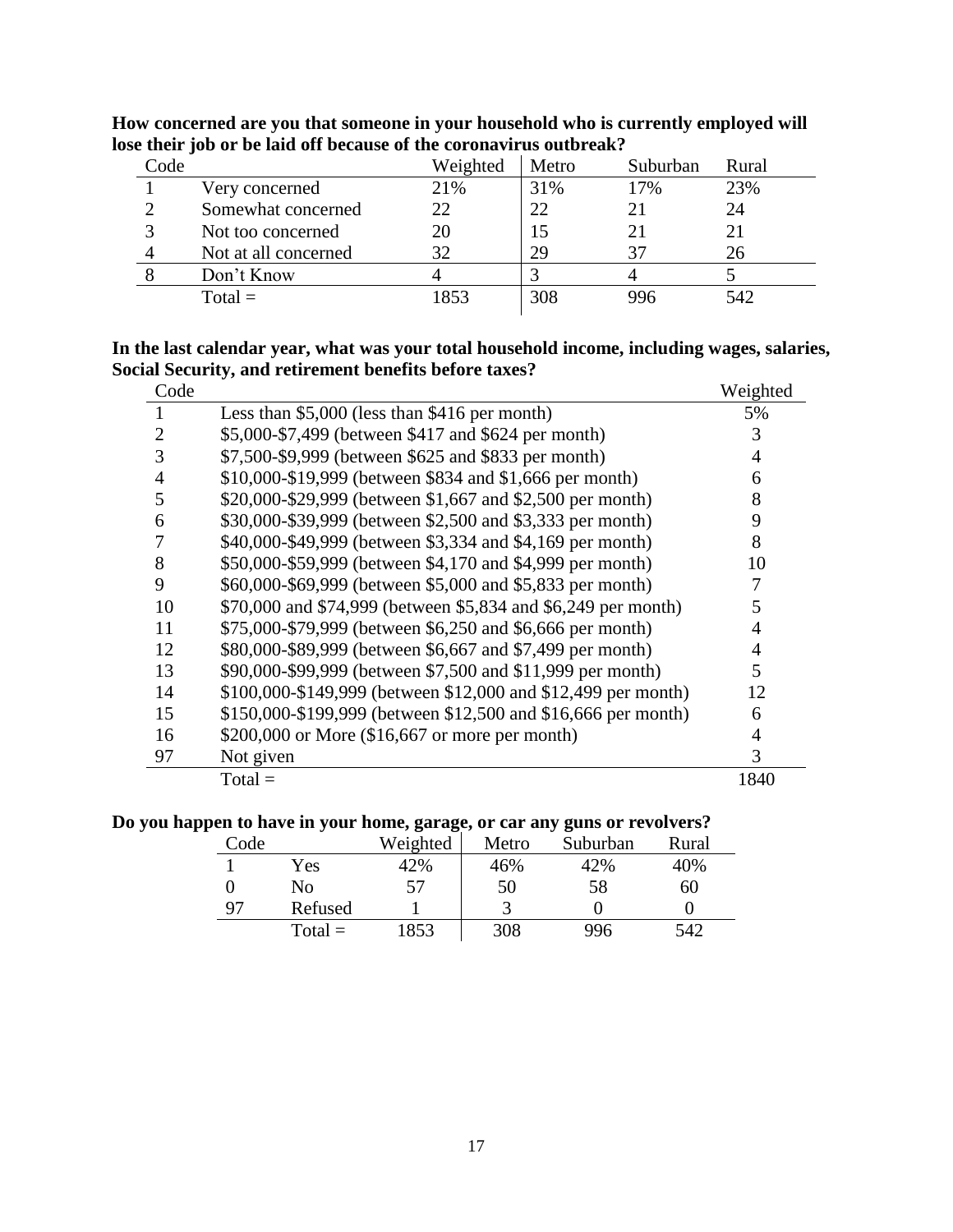| Code |                           | Weighted | Metro | Suburban | Rural |
|------|---------------------------|----------|-------|----------|-------|
|      | All the time              | 20%      | 24%   | 17%      | 23%   |
|      | Most of the time          |          |       |          |       |
|      | Some of the time          |          | 8     |          |       |
|      | Rarely                    |          |       | 10       |       |
|      | Never                     | 50       | 51    | 55       | 39    |
|      | I did not leave the house |          |       |          |       |
|      | Unsure                    |          |       |          |       |
|      | Total =                   |          | 153   |          |       |

**[If Yes to possessing a gun] In the past 7 days, how many times have you taken your gun with your when you leave home?**

#### **Do you have a favorable, unfavorable or neutral view of the Black Lives Matter movement?**

| Code |             | Weighted | Dem. | Ind. | Rep. |
|------|-------------|----------|------|------|------|
|      | Favorable   | 42%      | 71%  | 40%  | 16%  |
|      | Neutral     | 25       | 22   | 30   | 25   |
|      | Unfavorable | 33       |      | 30   | 59   |
|      | $Total =$   | 1840     | 679  | 415  | 746  |

#### **Do you have a favorable, unfavorable or neutral view of Empower Texas?**

| Code |             | Weighted | Dem. | Ind. | Rep. |
|------|-------------|----------|------|------|------|
|      | Favorable   | 19%      | 21%  | 13%  | 20%  |
|      | Neutral     | 68       | 67   |      | 64   |
|      | Unfavorable | 13       |      |      |      |
|      | $Total =$   | 1839     | 679  | 416  | 744  |

#### **Do you have a favorable, unfavorable or neutral view of the Tea Party?**

| Code        | Weighted | Dem. | Ind.         | Rep. |
|-------------|----------|------|--------------|------|
| Favorable   | 20%      | 11%  | $7\%$        | 32%  |
| Neutral     | 46       | 40   | 45           | 53   |
| Unfavorable | 33       | 49   | 38           | 16   |
| $Total =$   | 1835     | 678  | $41^{\circ}$ | 742  |

# **Do you have a favorable, unfavorable or neutral view of the National Rifle Association?**

| Code |             | Weighted | Dem. | Ind. | Rep. |
|------|-------------|----------|------|------|------|
|      | Favorable   | 33%      | 13%  | 24%  | 56%  |
|      | Neutral     | 34       | 30   | 40   | 35   |
|      | Unfavorable | 32       | 57   | 27   |      |
|      | $Total =$   | 1837     | 679  | 415  | 743  |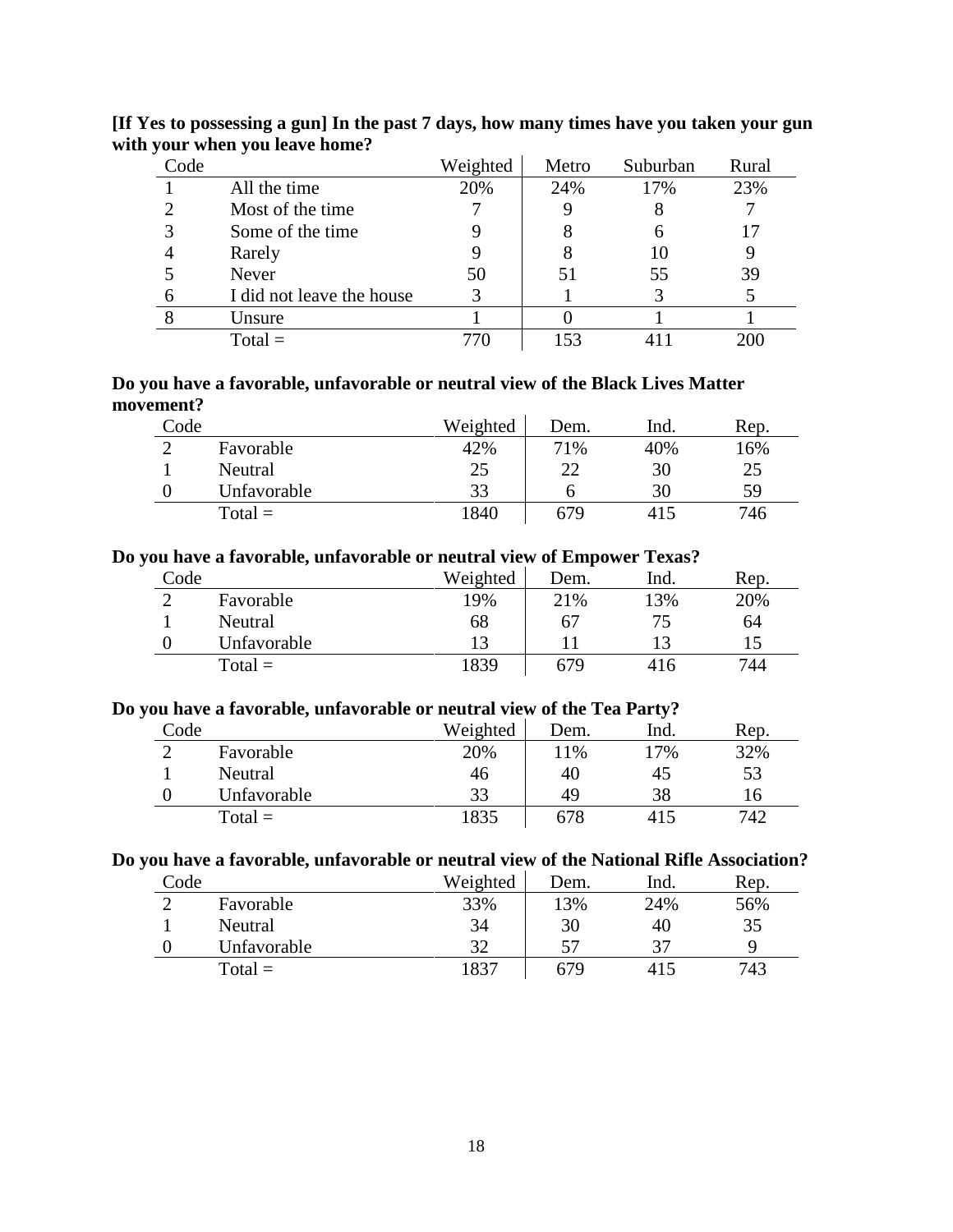| Code |             | Weighted | Dem. | Ind. | Rep. |
|------|-------------|----------|------|------|------|
|      | Favorable   | 30%      | 50%  | 22%  | 14%  |
|      | Neutral     | 53       | 43   |      | 57   |
|      | Unfavorable | 18       | −    | . რ  | 28   |
|      | $Total =$   | 1841     | 679  | 416  | 746  |

# **Do you have a favorable, unfavorable or neutral view of the League of United Latin American Citizens (LULAC)?**

# **Do you have a favorable, unfavorable or neutral view of Socialism?**

| Code |             | Weighted | Dem. | Ind. | Rep. |
|------|-------------|----------|------|------|------|
|      | Favorable   | 14%      | 23%  | 13%  | 7%   |
|      | Neutral     | 37       | 53   | 43   | 18   |
|      | Unfavorable | 49       | 24   | 44   | 75   |
|      | $Total =$   | 1840     | 679  | 415  | 746  |

# **Demographic Questions**

### **What do you identify as your racial or ethnic background?**

| Code |                                  | Weighted                    |
|------|----------------------------------|-----------------------------|
|      | White, Non-Hispanic              | 59%                         |
|      | Hispanic or Latino               | 21                          |
| 3    | <b>Black or African American</b> | 13                          |
|      | Asian                            | 3                           |
|      | American Indian                  |                             |
|      | Other                            | $\mathcal{D}_{\mathcal{A}}$ |
|      | More than Two Races              |                             |
|      | $Total =$                        |                             |

# **[If Hispanic] What is the origin of the ethnicity background?**

| Code |                           | Weighted |
|------|---------------------------|----------|
|      | Mexican, Mexican American | 75%      |
|      | Puerto Rican              |          |
|      | Cuban                     |          |
|      | Other                     | 15       |
|      | $Total =$                 | 375      |

# **How many generations has your family been in America?**

|              | Weighted | Hispanic |
|--------------|----------|----------|
| One          | 10%      | 17%      |
| Two          | 11       | 27       |
| Three        | 18       | 30       |
| Four or more | 62       | 26       |
| $Total =$    | 1909     | 375      |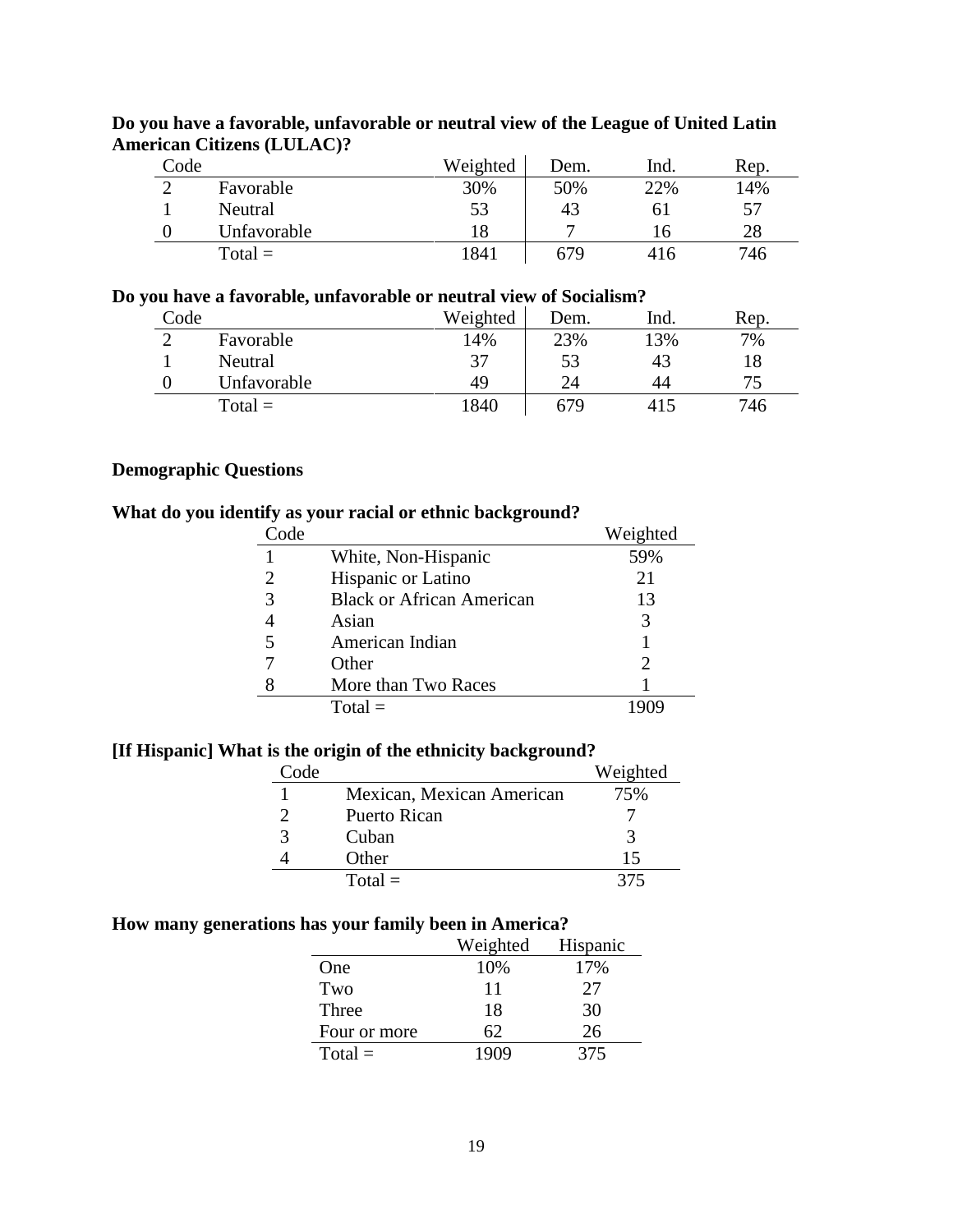|  | What is the highest level of education you have attained? |  |
|--|-----------------------------------------------------------|--|
|  |                                                           |  |

| Code |                                            | Weighted |
|------|--------------------------------------------|----------|
|      | High school or less, no college            | 21%      |
|      | High school graduation, some college       | 27       |
|      | Completed Associate's Degree               | 14       |
|      | Completed Bachelor's Degree                | 23       |
|      | Graduate or Professional Degree/Coursework | 14       |
|      | $Total =$                                  |          |

#### **What is your age?**

| Code |           | Weighted |
|------|-----------|----------|
|      | 18-24     | 9%       |
| 2    | $25 - 34$ | 16       |
| 3    | 35-44     | 16       |
| 4    | $45 - 64$ | 35       |
| 5    | $65+$     | 23       |
|      | $Total =$ | 1909     |

### **What is your marital status?**

| Code |                    | Weighted |
|------|--------------------|----------|
|      | Married            | 51%      |
| 2    | Divorced/Separated | 12       |
|      | Single             | 32       |
|      | Widowed            |          |
|      | $Total =$          |          |

### **What is your gender?**

|                   |           | Weighted |
|-------------------|-----------|----------|
| $\mathbf{\Omega}$ | Male      | 48%      |
|                   | Female    | 52       |
|                   | $Total =$ | 1909     |

# **Methodology**

The Dallas Morning News/UT Tyler Poll reflects a statewide random sample of 1,909 registered voters during the eight days between June 29 and July 7. The mixed mode sample includes 129 registered voters who were surveyed by the Center for Opinion Research over the phone and 1780 registered voters that were randomly selected from a panel of registered voters that are contacted to take surveys by the Dynata. The online and phone surveys were conducted in English and Spanish.

The data were weighted to be representative of the Texas register voter population. Iterative weighting was used to balance sample demographics to the state population parameters, specifically the estimated gender, age, race/ethnicity, and education of registered voters in the state using an iterated process known as raking. These parameters were derived from 2018 Current Population Survey to reflect Texas's electorate. The use of